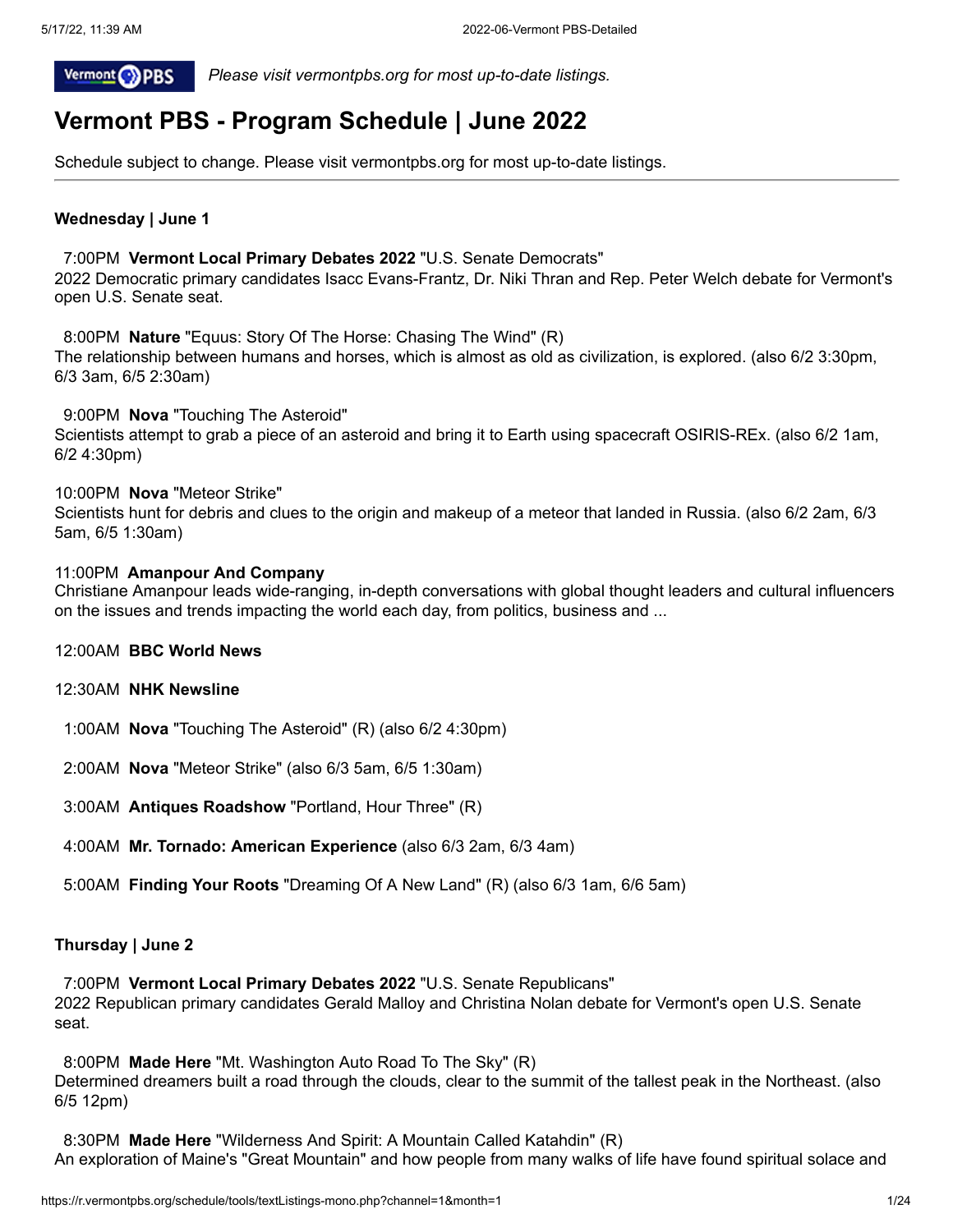strength there.

# 10:30PM **Made Here** "North To Katahdin On The Appalachian Trail" (R) Hikers on the Appalachian Trail experience ultimate challenge, transcendent beauty, and reflection. (also 6/5 12:30pm)

# 11:00PM **Amanpour And Company**

Christiane Amanpour leads wide-ranging, in-depth conversations with global thought leaders and cultural influencers on the issues and trends impacting the world each day, from politics, business and ...

# 12:00AM **BBC World News**

12:30AM **NHK Newsline**

1:00AM **Finding Your Roots** "Dreaming Of A New Land" (R) (also 6/6 5am)

2:00AM **Mr. Tornado: American Experience** (also 6/3 4am)

3:00AM **Nature** "Equus: Story Of The Horse: Chasing The Wind" (R) (also 6/5 2:30am)

# 4:00AM **Mr. Tornado: American Experience**

5:00AM **Nova** "Meteor Strike" (also 6/5 1:30am)

# **Friday | June 3**

### 7:00PM **BBC World News Today**

Broadcasting live from the BBC News headquarters in London, BBC World News Today gives audiences a detailed look into news stories from around the world. Targeted to an audience looking for more ...

#### 7:30PM **Vermont This Week**

Since 1982 Vermont This Week has been our signature public affairs series. Each week moderator Stewart Ledbetter is joined by three of Vermont's most insightful journalists to discuss not only ... (also 6/5 11:30am)

# 8:00PM **Washington Week**

WASHINGTON WEEK, PBS' longest-running public affairs series, features Washington's top journalists analyzing the week's top news stories and their effect on the lives of all Americans. Robert Costa ... (also 6/5 5am)

# 8:30PM **Magic Moments: The Best Of 50s Pop (My Music Pr** (R)

MY MUSIC Presents MAGIC MOMENTS - The Best of '50s Pop Hosted by Pat Boone and Phyllis McGuire of the McGuire Sisters. (also 6/4 9:30am, 6/26 3pm)

# 11:00PM **Amanpour And Company**

Christiane Amanpour leads wide-ranging, in-depth conversations with global thought leaders and cultural influencers on the issues and trends impacting the world each day, from politics, business and ...

- 12:00AM **BBC World News**
- 12:30AM **NHK Newsline**

1:00AM **American Masters** "Joe Papp In Five Acts" (also 6/5 3:30am, 6/5 1pm, 6/6 3:30am)

2:30AM **Beyond The Canvas** "Art, To Change The World" (also 6/4 4:30am, 6/5 2:30pm, 6/6 3am)

3:00AM **Independent Lens** "Bedlam" (R)

4:30AM **Beyond The Canvas** "Art, To Change The World" (also 6/5 2:30pm, 6/6 3am)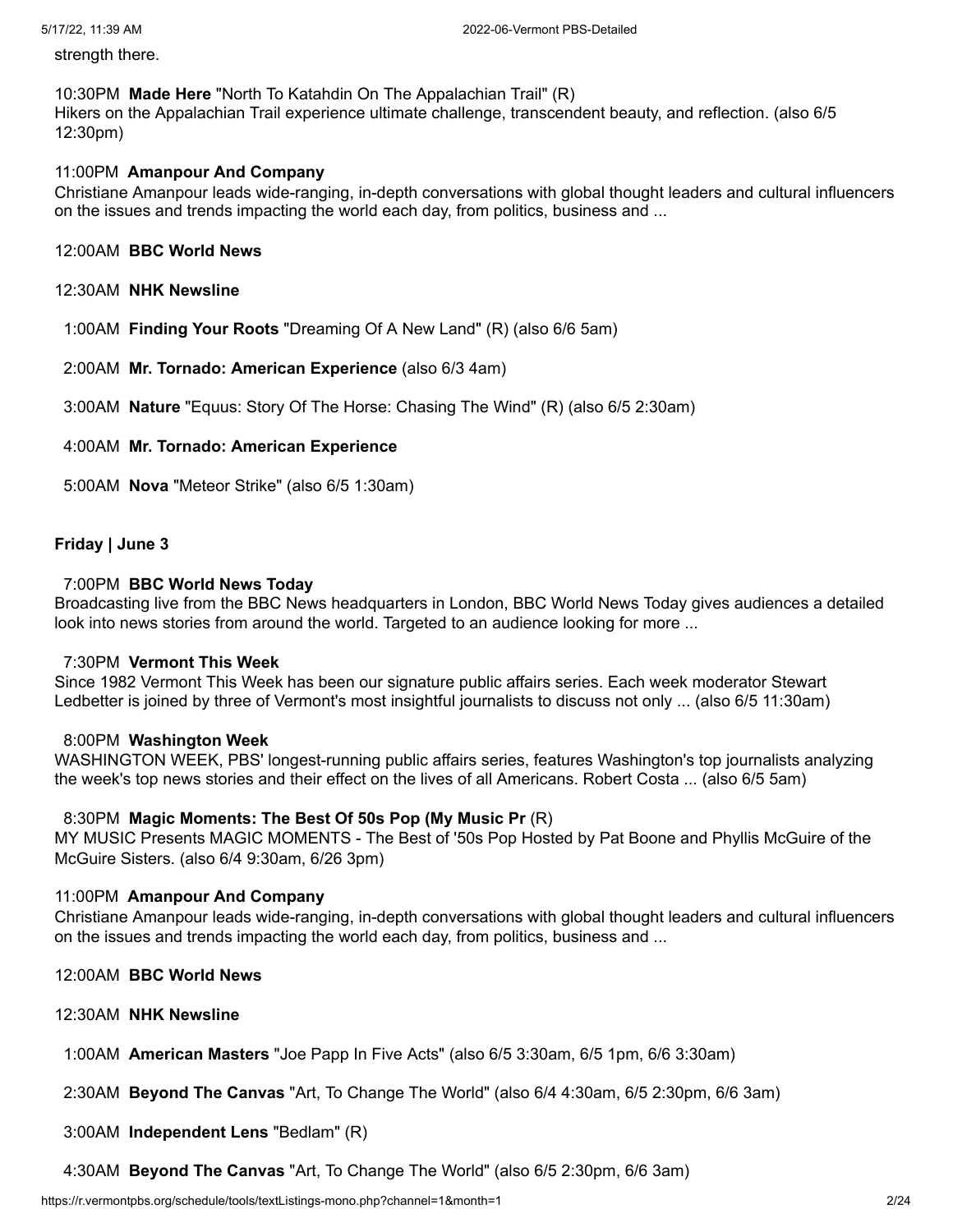5:00AM **This Old House** "Saratoga Springs | Up And Away" (also 6/6 7:30pm, 6/18 5am, 6/18 1:30pm, 6/20 7:30pm)

5:30AM **Ask This Old House** "Basic Electrical Tools, Home Energy Assessment" (also 6/14 7:30pm, 6/18 5:30am, 6/18 2pm)

# **Saturday | June 4**

6:00AM **Memory Rescue With Daniel Amen, M.d.** (R) (also 6/25 9:30am)

8:00AM **Keto Diet With Dr Josh Axe** (R) (also 6/13 4pm)

- 9:30AM **Magic Moments: The Best Of 50s Pop (My Music Pr** (R) (also 6/26 3pm)
- 12:00PM **America's Test Kitchen From Cook's Illustrated** "Summer Dinner For Two" (R)
- 12:30PM **Cook's Country** "Motor City Favorites" (R)

# 1:00PM **Les Miserables In Concert** (R)

Over 300 actors and musicians celebrate the legendary musical with this 25th Anniversary concert.

# 5:00PM **Rick Steves Island Hopping Europe** (R)

Rick Steves explores Malta, Capri, Orkney and Skye, four of Europe's most intriguing islands. (also 6/8 9:30pm, 6/12 10:30pm, 6/17 10:30pm)

# 5:30PM **PBS Newshour Weekend**

PBS NEWSHOUR WEEKEND features a summary of the day's national and international news, using renowned experts to offer analysis. Each weekend broadcast will contain original, in-depth field reporting ...

# 6:00PM **As Time Goes By** "We'll Always Have Paris" (R)

When Lionel and Jean were young they dreamed of a romantic holiday in Paris. Now that dream has become reality, but things are never as we imagine them. (R)

# 6:30PM **Keeping Up Appearances** "Seaside Fun" (R)

Hyacinth looks after an elderly lady and deals with an amorous Italian pensioner at the beach.

# 7:00PM **Still Open All Hours** (R)

A sequel to the popular British comedy, Open All Hours. A small grocer's shop in Yorkshire is run by a middle-aged miser with an assortment of quirky neighbors.

# 7:30PM **Upstart Crow** "Lord, What Fools These Mortals Be" (R)

Will is finishing writing A Midsummer Night's Dream and is told by the actors that it lacks comedy.

# 8:00PM **Father Brown** "The New Order"

Father Brown investigates the attempted murder of retired newspaper editor Lord Arthur Hawthorne.

# 9:00PM **Death In Paradise**

The team of investigate the case of a woman who reported a murder before she was found strangled. (also 6/8 3:30pm)

# 10:00PM **Seaside Hotel** "Love"

The female guests take a trip to Skagen and the Lords run the party without them.

# 11:00PM **Austin City Limits** "The Mavericks: En Espanol" (R)

The eclectic country rock band the Mavericks perform hits and songs from their album En Espanol.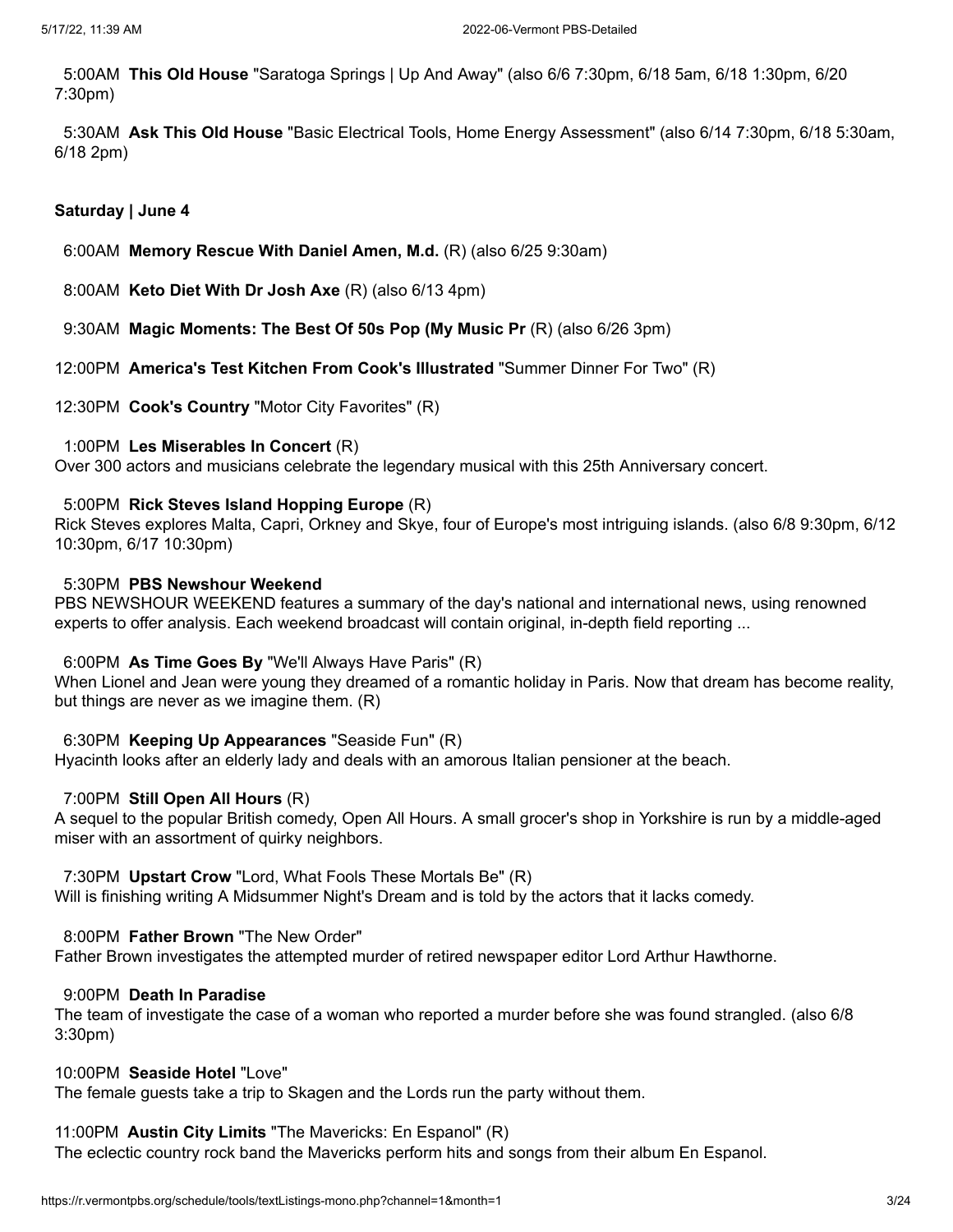12:00AM **Front Row Boston** "Chadwick Stokes: Live At The House Of Blues" (R)

- 1:00AM **America's Forests With Chuck Leavell: Arkansas**
- 1:30AM **Nova** "Meteor Strike"
- 2:30AM **Nature** "Equus: Story Of The Horse: Chasing The Wind" (R)
- 3:30AM **American Masters** "Joe Papp In Five Acts" (also 6/5 1pm, 6/6 3:30am)
- 5:00AM **Washington Week**
- 5:30AM **Firing Line With Margaret Hoover**

# **Sunday | June 5**

- 6:00AM **Feel Better With Pressure Point Therapy** (R) (also 6/5 10pm, 6/10 10pm, 6/25 7am, 6/25 11am)
- 7:00AM **Suze Orman's Ultimate Retirement Guide** (R) (also 6/20 3:30pm, 6/25 1pm)
- 9:00AM **Ancient Remedies With Dr Josh Axe** (R) (also 6/27 3:30pm)
- 10:30AM **Aging Backwards 3 With Miranda Esmonde-White** (R) (also 6/25 3pm)
- 11:30AM **Vermont This Week**
- 12:00PM **Made Here** "Mt. Washington Auto Road To The Sky" (R)
- 12:30PM **Made Here** "North To Katahdin On The Appalachian Trail" (R)

1:00PM **American Masters** "Joe Papp In Five Acts"

Joe Papp created a "theater of inclusion" based on the belief that great art is for everyone. (also 6/6 3:30am)

2:30PM **Beyond The Canvas** "Art, To Change The World"

Uncover hidden history and discover how creators use art to advocate for good and change the world. (also 6/6 3am)

# 3:00PM **Rick Steves Why We Travel** (R)

A love note to travel features vivid footage from Guatemala, Ethiopia, Palestine and Iran. (also 6/12 4:30pm, 6/24 10pm)

# 4:00PM **The Doo Wop Project**

Meet the supergroup of Broadway stars who recreate and re-imagine some of the greatest music in American pop and rock history. Trace the evolution of Doo Wop from the classic sound of five guys ... (also 6/7 8pm)

# 5:30PM **PBS Newshour Weekend**

PBS NEWSHOUR WEEKEND features a summary of the day's national and international news, using renowned experts to offer analysis. Each weekend broadcast will contain original, in-depth field reporting ...

# 6:00PM **The Burren: Heart Of Stone** "Symphony Of Life" (R)

Disappearing lakes, wildlife and the natural cycles of the seasons are explored in the Burren.

# 7:00PM **Midsomer Murders** "Wild Harvest, Part 1"

A farmer is found dead and the investigation leads to a restaurant and a tyrannical celebrity chef.

# 8:00PM **Big Band Years (My Music Presents)** (R)

MY MUSIC Presents THE BIG BAND YEARS returns to the era of the legendary orchestras, great singers and song standards, drawing upon the most beloved melodies that kept the home fires burning and ...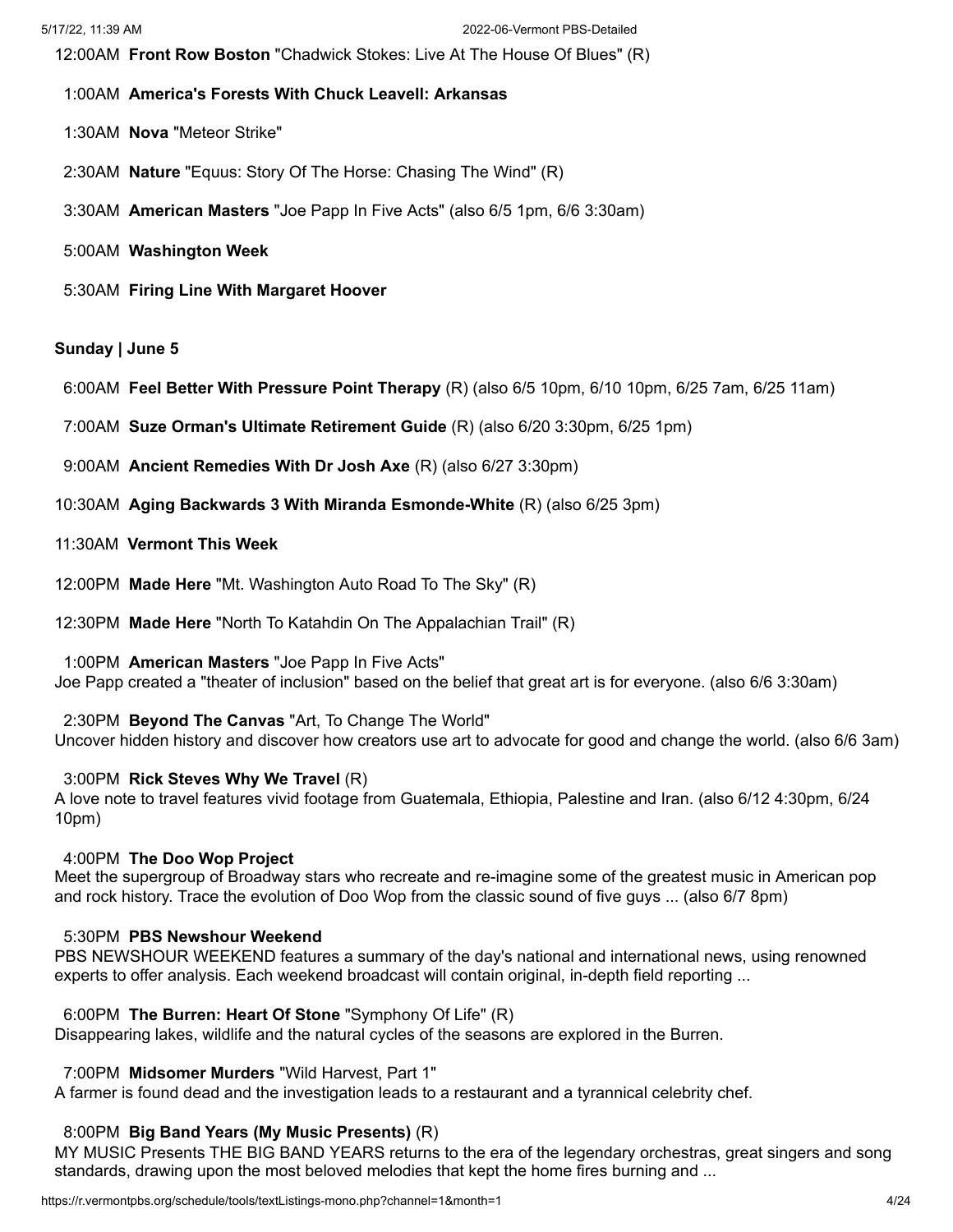# 10:00PM **Feel Better With Pressure Point Therapy** (R)

Dr. Michael Pinkus applies techniques involving ancient acupressure points to provide pain relief. (also 6/10 10pm, 6/25 7am, 6/25 11am)

11:00PM **Call the Midwife** "Episode 4" (R)

Cyril continues to search for a new job, Lucille comes to terms with unexpected news.

- 12:00AM **The Miniaturist On Masterpiece** (R) (also 6/7 3am)
- 1:00AM **The Miniaturist On Masterpiece** (R) (also 6/7 4am)
- 2:00AM **The Miniaturist On Masterpiece** (R) (also 6/7 5am)
- 3:00AM **Beyond The Canvas** "Art, To Change The World"
- 3:30AM **American Masters** "Joe Papp In Five Acts"
- 5:00AM **Finding Your Roots** "Dreaming Of A New Land" (R)

# **Monday | June 6**

# 7:00PM **BBC World News Outside Source**

Broadcasting live from the BBC News headquarters in London, BBC World News Outside Source engages audiences through a unique, digital oriented storytelling approach. Lively and fast paced, presenter ...

# 7:30PM **This Old House** "Saratoga Springs | Up And Away"

Kitchen cabinets and selected and the exterior of the house is cleaned in preparation for paint. (also 6/18 5am, 6/18 1:30pm, 6/20 7:30pm)

# 8:00PM **Antiques Roadshow** "Green Bay, Hour One" (R)

Highlights include a 1967 Green Bay Packers "Ice Bowl" sign and an 1849-1850 Gold Rush diary. (also 6/7 3:30pm, 6/8 4am, 6/11 2:30pm)

# 9:00PM **Antiques Roadshow** "Green Bay, Hour Two" (R)

A Renaissance-revival poison ring from 1875 and a 1939 Union Pacific premiere banner are appraised. (also 6/7 1am, 6/7 4:30pm, 6/8 5am)

# 10:00PM **Secrets Of The Royal Jewels** (R)

Take a closer look at the tiaras, earrings, rings and neckpieces that make up the royal collection. (also 6/10 3:30pm, 6/12 1:05pm)

# 11:00PM **Amanpour And Company**

Christiane Amanpour leads wide-ranging, in-depth conversations with global thought leaders and cultural influencers on the issues and trends impacting the world each day, from politics, business and ...

- 12:00AM **BBC World News**
- 12:30AM **NHK Newsline**

1:00AM **Antiques Roadshow** "Green Bay, Hour Two" (R) (also 6/7 4:30pm, 6/8 5am)

2:00AM **10 Modern Marvels That Changed America** (R) (also 6/8 3am, 6/13 2am, 6/28 4:30pm)

3:00AM **The Miniaturist On Masterpiece** (R)

# 4:00AM **The Miniaturist On Masterpiece** (R)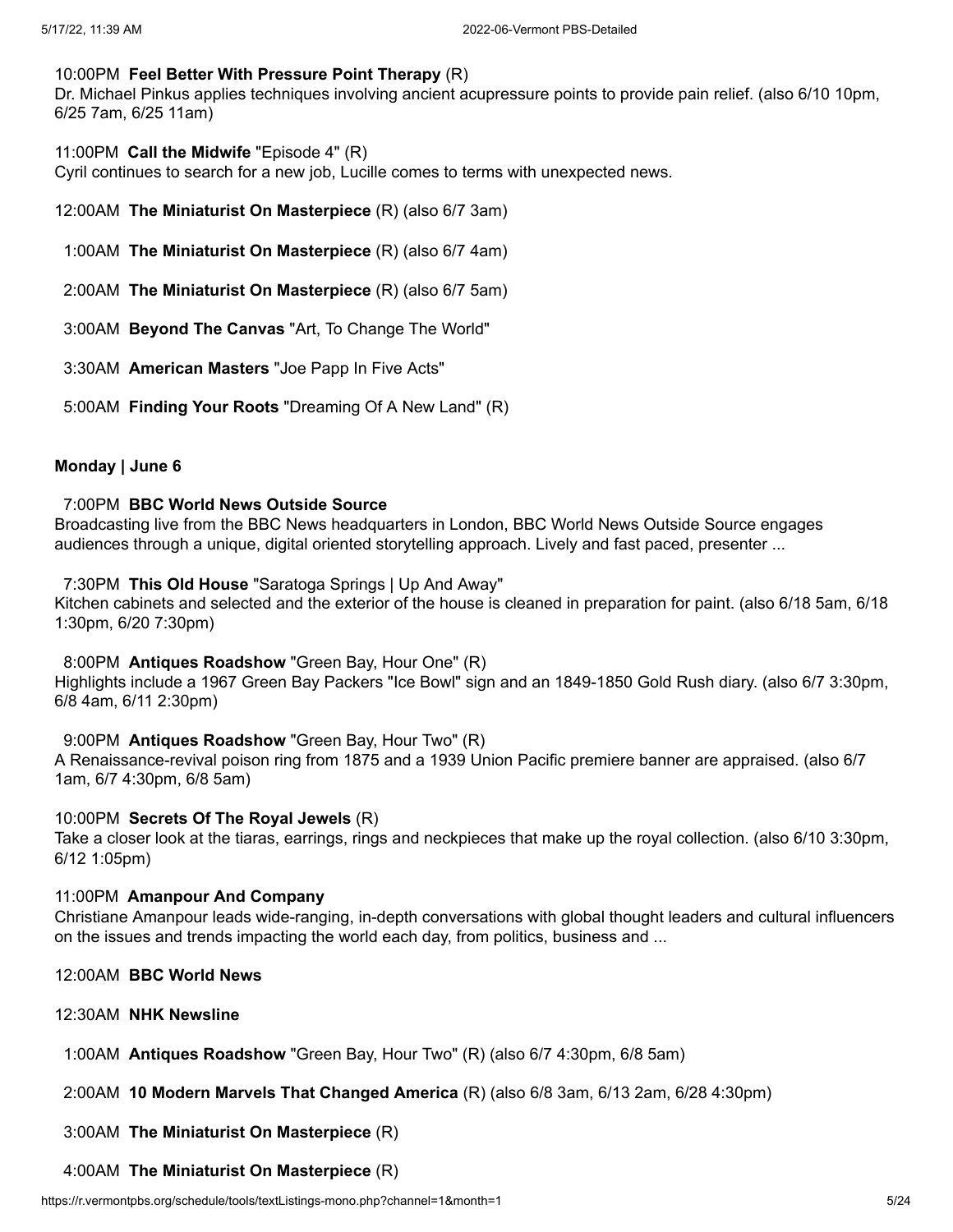# 5:00AM **The Miniaturist On Masterpiece** (R)

# **Tuesday | June 7**

7:00PM **Vermont Local Primary Debates 2022** "U.S. House Republican" 2022 Republican primary debate for Vermont's open U.S. House seat.

### 8:00PM **The Doo Wop Project**

Meet the supergroup of Broadway stars who recreate and re-imagine some of the greatest music in American pop and rock history. Trace the evolution of Doo Wop from the classic sound of five guys ...

### 9:30PM **Clint Black: Mostly Hits & The Mrs.**

Grab a front-row seat for this concert featuring the Grammy Award-winning country music icon, wife Lisa Hartman Black, and daughter Lily Pearl. Taped at the Johnny Mercer Theatre in Savannah, ...

#### 11:00PM **Amanpour And Company**

Christiane Amanpour leads wide-ranging, in-depth conversations with global thought leaders and cultural influencers on the issues and trends impacting the world each day, from politics, business and ...

12:00AM **BBC World News**

12:30AM **NHK Newsline**

1:00AM **Earth's Sacred Wonders** "Closer To The Divine" (R) (also 6/9 4am, 6/13 4am)

2:00AM **Earth's Sacred Wonders** "Visions Of The Divine" (R) (also 6/9 5am, 6/13 5am)

3:00AM **10 Modern Marvels That Changed America** (R) (also 6/13 2am, 6/28 4:30pm)

- 4:00AM **Antiques Roadshow** "Green Bay, Hour One" (R) (also 6/11 2:30pm)
- 5:00AM **Antiques Roadshow** "Green Bay, Hour Two" (R)

# **Wednesday | June 8**

7:00PM **Vermont Local Primary Debates 2022** "Governor Democrat" 2022 Democratic gubernatorial primary debate for Vermont.

#### 8:00PM **Nature** "American Horses"

The history of the uniquely American horse breeds that helped shape our nation is showcased. (also 6/9 3:30pm, 6/12 3pm)

### 9:30PM **Rick Steves Island Hopping Europe** (R)

Rick Steves explores Malta, Capri, Orkney and Skye, four of Europe's most intriguing islands. (also 6/12 10:30pm, 6/17 10:30pm)

10:00PM **Nova** "Dead Sea Scroll Detectives" (R)

Scientists use new technology to examine the ancient Dead Sea Scrolls and newly surfaced fragments. (also 6/9 1am, 6/9 4:30pm, 6/10 5am)

### 11:00PM **Amanpour And Company**

Christiane Amanpour leads wide-ranging, in-depth conversations with global thought leaders and cultural influencers on the issues and trends impacting the world each day, from politics, business and ...

# 12:00AM **BBC World News**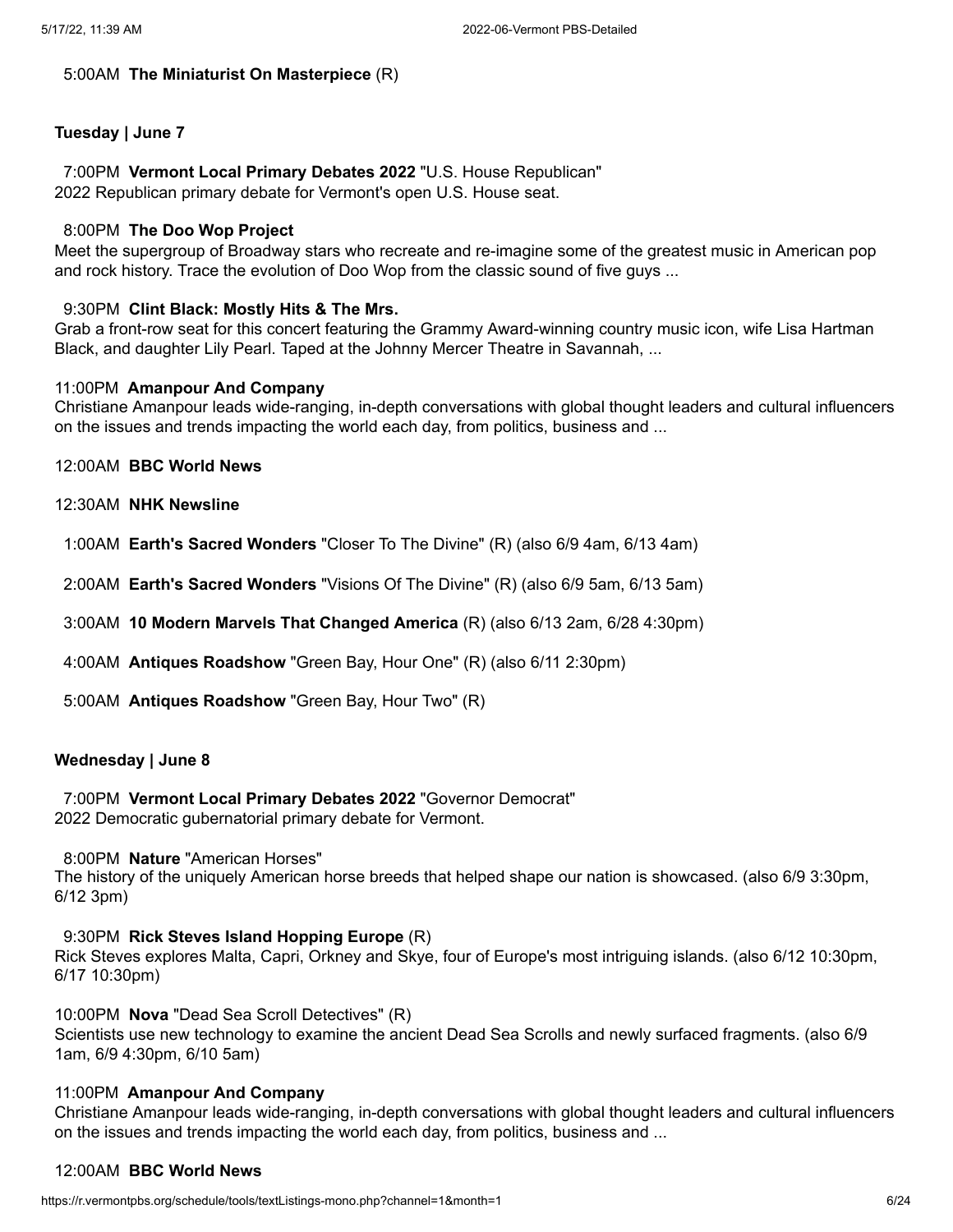#### 12:30AM **NHK Newsline**

- 1:00AM **Nova** "Dead Sea Scroll Detectives" (R) (also 6/9 4:30pm, 6/10 5am)
- 2:00AM **Hawking** (R) (also 6/10 3am, 6/12 2:30am)
- 3:00AM **Earth's Sacred Wonders** "House Of The Divine" (R) (also 6/13 3am)
- 4:00AM **Earth's Sacred Wonders** "Closer To The Divine" (R) (also 6/13 4am)
- 5:00AM **Earth's Sacred Wonders** "Visions Of The Divine" (R) (also 6/13 5am)

### **Thursday | June 9**

7:00PM **Vermont Local Primary Debates 2022** "U.S. House Democrat" 2022 Democratic primary debate for Vermont's open U.S. House seat.

8:30PM **Made Here** "The X Factor: Women In New England Politics" (R) The X Factor looks at New England's trailblazing women politicians. (also 6/12 12pm)

9:32PM **Made Here** "Summoned: Frances Perkins Gilman & General Welfare" (R) The life of Frances Perkins, the first woman appointed to a U.S. Presidential cabinet, is explored.

#### 10:30PM **Dead End Job** (R)

Narrative short film about an obituary writer with a knack for predicting the demise of people. Directed by Samantha Davidson Green from Plainfield, NH.

### 11:00PM **Amanpour And Company**

Christiane Amanpour leads wide-ranging, in-depth conversations with global thought leaders and cultural influencers on the issues and trends impacting the world each day, from politics, business and ...

- 12:00AM **BBC World News**
- 12:30AM **NHK Newsline**
- 1:00AM **Secrets Of Scotland Yard** (R) (also 6/11 3am, 6/13 1am, 6/14 5am)
- 2:00AM **Secrets of Her Majesty's Secret Service** (also 6/11 4am, 6/14 4am)
- 3:00AM **Hawking** (R) (also 6/12 2:30am)
- 4:00AM **Rivers Of Life: Mississippi** "The Mississippi" (R) (also 6/12 1:30am)
- 5:00AM **Nova** "Dead Sea Scroll Detectives" (R)

# **Friday | June 10**

### 7:00PM **BBC World News Today**

Broadcasting live from the BBC News headquarters in London, BBC World News Today gives audiences a detailed look into news stories from around the world. Targeted to an audience looking for more ...

# 7:30PM **Vermont This Week**

Since 1982 Vermont This Week has been our signature public affairs series. Each week moderator Stewart Ledbetter is joined by three of Vermont's most insightful journalists to discuss not only ... (also 6/12 11:30am)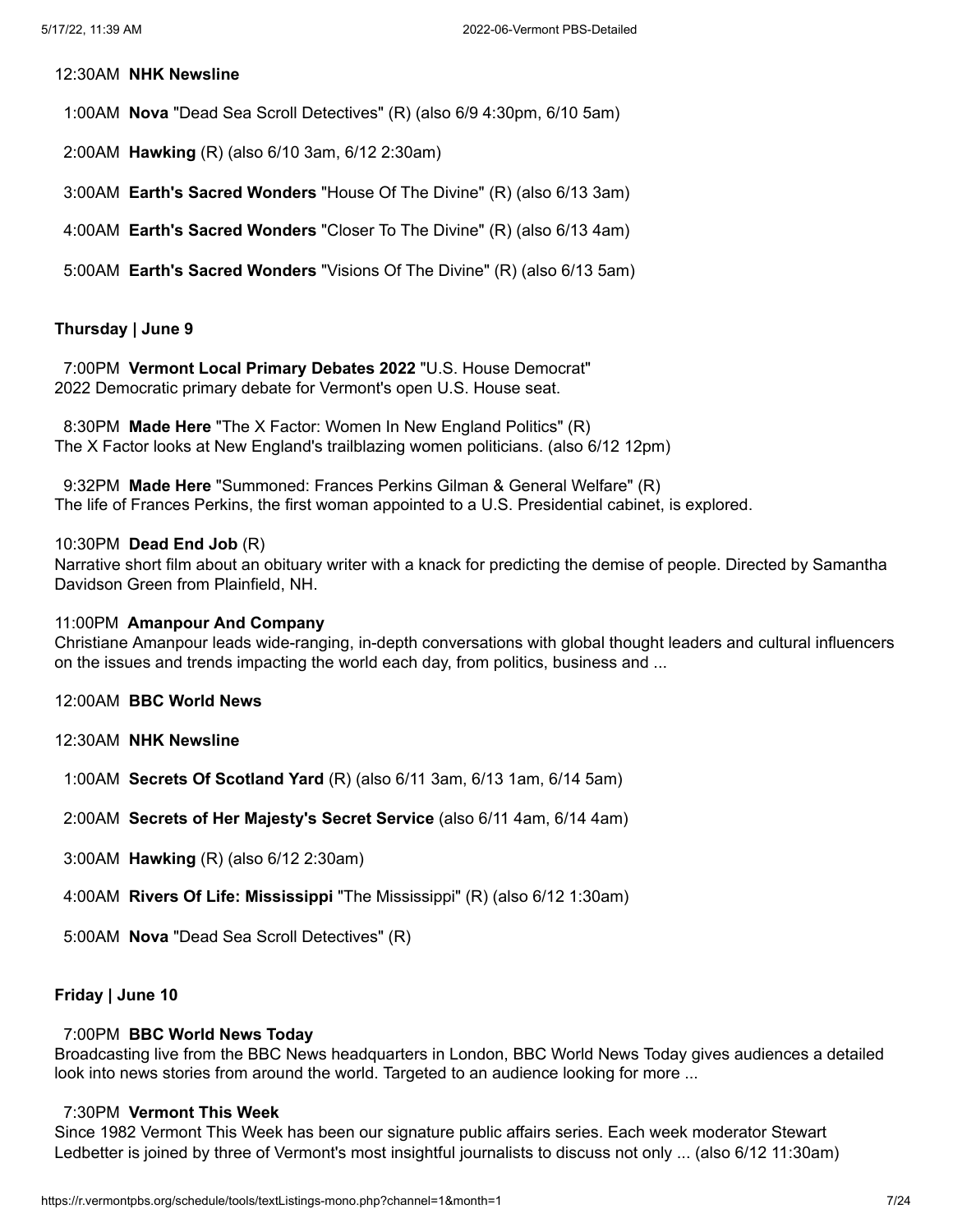# 8:00PM **Washington Week**

WASHINGTON WEEK, PBS' longest-running public affairs series, features Washington's top journalists analyzing the week's top news stories and their effect on the lives of all Americans. Robert Costa ...

# 8:30PM **Joe Bonamassa - British Blues Explosion Live** (R)

Joe Bonamassa pays homage to British blues rock guitarists Eric Clapton, Jeff Beck and Jimmy Page.

### 10:00PM **Feel Better With Pressure Point Therapy** (R)

Dr. Michael Pinkus applies techniques involving ancient acupressure points to provide pain relief. (also 6/25 7am, 6/25 11am)

#### 11:00PM **Amanpour And Company**

Christiane Amanpour leads wide-ranging, in-depth conversations with global thought leaders and cultural influencers on the issues and trends impacting the world each day, from politics, business and ...

### 12:00AM **BBC World News**

- 12:30AM **NHK Newsline**
- 1:00AM **Margaret: The Rebel Princess** "Part One" (R) (also 6/12 3:30am)
- 2:00AM **Margaret: The Rebel Princess** "Part Two" (R) (also 6/12 4:30am)
- 3:00AM **Secrets Of Scotland Yard** (R) (also 6/13 1am, 6/14 5am)
- 4:00AM **Secrets of Her Majesty's Secret Service** (also 6/14 4am)
- 5:00AM **This Old House** "Saratoga Springs | Raise The Roof" (also 6/11 1:30pm, 6/13 7:30pm)
- 5:30AM **Ask This Old House** "All About Succulents, Under-Sink Water Filter" (also 6/11 2pm, 6/21 7:30pm)

### **Saturday | June 11**

- 6:00AM **Classical Stretch: By Essentrics** (R) (also 6/16 6am)
- 6:30AM **Yoga In Practice** "Your Practice Is A Journey" (R)
- 7:00AM **Overcoming Anxiety, Depression, Trauma, And Gri** (R) (also 6/26 6am)
- 9:00AM **Outdoor Journal** "Overnight Ice Fishing, Plymsbury Management Area" (R)
- 9:30AM **Motorweek**
- 10:00AM **Epic Trails** "Backpacking Estes Park, Colorado" (also 6/29 7:30pm)
- 10:30AM **Growing a Greener World** "A Day In The Life At The Gardenfarm" (R)
- 11:00AM **Christopher Kimball's Milk Street Television** "The New Ny Cheesecake!" (R)
- 11:30AM **Welcome To My Farm** "Lavender In Bloom"
- 12:00PM **America's Test Kitchen From Cook's Illustrated** "Farmers' Market Fare" (R)
- 12:30PM **Cook's Country** "Never Enough Chocolate" (R)
- 1:00PM **Woodsmith Shop** "Bird House & Feeder" (R)
- The crew shows how to make a clever round birdhouse and a shingled bird feeder.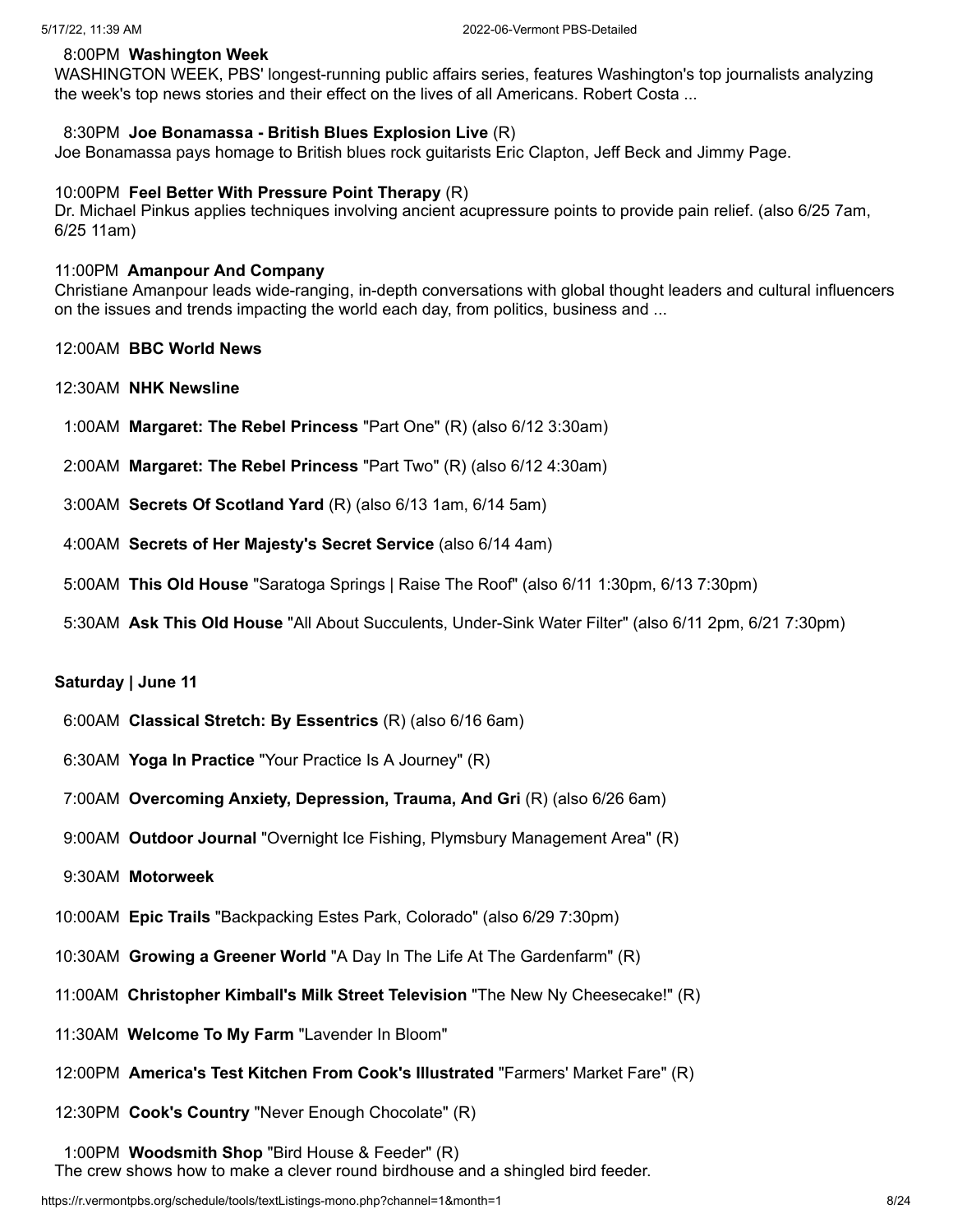### 1:30PM **This Old House** "Saratoga Springs | Raise The Roof"

The original foundation needs repointing and a steel beam is installed in the new basement. (also 6/13 7:30pm)

2:00PM **Ask This Old House** "All About Succulents, Under-Sink Water Filter" Richard installs a reverse osmosis under-sink water filter and Tom builds a classic milk stool. (also 6/21 7:30pm)

2:30PM **Antiques Roadshow** "Green Bay, Hour One" (R)

Highlights include a 1967 Green Bay Packers "Ice Bowl" sign and an 1849-1850 Gold Rush diary.

# 3:30PM **The World Of Wisdom & Wonder** (R)

### 4:00PM **Paul Anka: His Hits And A Tribute To Frank Sina**

Grab a front-row seat at this concert taped at the Smith Center in Las Vegas and celebrate the legendary singersongwriter's career as he pays tribute to his greatest mentor. Songs include "My Way," ...

# 5:30PM **PBS Newshour Weekend**

PBS NEWSHOUR WEEKEND features a summary of the day's national and international news, using renowned experts to offer analysis. Each weekend broadcast will contain original, in-depth field reporting ...

6:00PM **As Time Goes By** "Rocky's Wedding Day" (R)

Lionel's father is getting married, and Jean and Lionel have key roles to play. (R)

6:30PM **Keeping Up Appearances** "The Fancy Dressball" (R)

Hyacinth is concerned that her invitation to the Mayor's fancy dress ball hasn't been delivered.

# 7:00PM **Still Open All Hours** (R)

A sequel to the popular British comedy, Open All Hours. A small grocer's shop in Yorkshire is run by a middle-aged miser with an assortment of quirky neighbors.

### 7:30PM **Upstart Crow** "Wild Laughter In The Throat Of Death" (R)

While Will Shakespeare works on his masterpiece, Greene finds a new way to destroy Will's reputation.

# 8:00PM **Father Brown** "The Island Of Dreams"

The owner of a holiday camp is strangled with an apron and Father Brown must solve the crime.

# 9:00PM **Death In Paradise** (R)

Sent to the tiny island of Saint-Marie to solve a mysterious murder, Detective Inspector Richard Poole is a total fish out of water. A quintessentially British cop, he would much prefer the London ... (also 6/15 3:30pm)

#### 10:00PM **Seaside Hotel** "Sales Agreement"

Molly is offered a deal which could allow the girls and herself to continue working at the hotel.

### 11:00PM **Austin City Limits** "Texas Icons: Jerry Jeff Walker & Billy Joe Shaver" (R)

AUSTIN CITY LIMITS continues its longstanding tradition of showcasing the best of original American music and beyond. Musical styles range from contemporary and traditional pop to rock, country, ...

12:00AM **Front Row Boston** "Bad Rabbits: Live At The Paradise" (R)

# 1:00AM **America's Forests With Chuck Leavell: Arkansas**

1:30AM **Rivers Of Life: Mississippi** "The Mississippi" (R)

2:30AM **Hawking** (R)

3:30AM **Margaret: The Rebel Princess** "Part One" (R)

4:30AM **Margaret: The Rebel Princess** "Part Two" (R)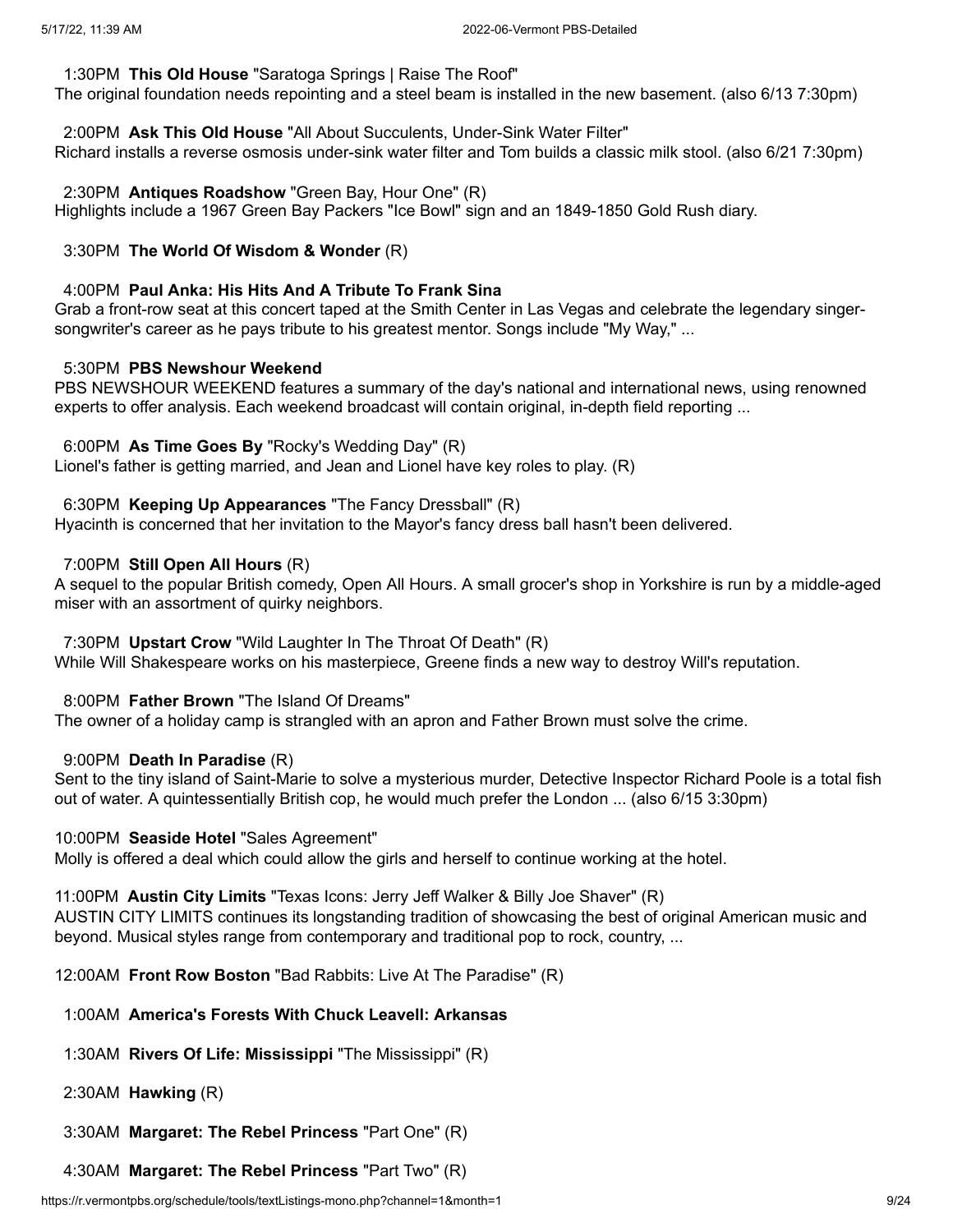# 5:30AM **Firing Line With Margaret Hoover**

# **Sunday | June 12**

- 6:00AM **Wai Lana Yoga** "Special: Constipation Begone!"
- 6:30AM **Wai Lana Yoga** "Good Vibrations"
- 7:00AM **Molly Of Denali** "Grandpa's Drum/Have Canoe, Will Paddle" (R)
- 7:30AM **Wild Kratts** "Back In Creature Time Tasmanian Tiger, Part 2" (R)
- 8:00AM **Hero Elementary** "Fair Weather / Home Sweet Home" (R)
- 8:30AM **Alma's Way** "Granny On The Go/Chacho's Day Out" (R) (also 6/23 8:30am)
- 9:00AM **Curious George** "A Good Yarn/Snow Monkey"
- 9:30AM **Daniel Tiger's Neighborhood** "Daniel Gets Mad At Dad/Daniel Gets Mad At His Frie" (R)
- 10:00AM **Donkey Hodie** "Acornball/Super Duper Magic Fun Box" (also 6/24 1:30pm)
- 10:30AM **Mister Chris And Friends** "Frogs" (R)
- 11:00AM **Weekends With Yankee** "New England Style"
- 11:30AM **Vermont This Week**
- 12:00PM **Made Here** "The X Factor: Women In New England Politics" (R)

# 1:05PM **Secrets Of The Royal Jewels** (R)

Take a closer look at the tiaras, earrings, rings and neckpieces that make up the royal collection.

# 2:00PM **Queen's Garden** (R)

The "royal wildlife" and remarkable plants are explored in The Queen's Garden in central London. Repeats Thursday at 8 p.m.

#### 3:00PM **Nature** "American Horses"

The history of the uniquely American horse breeds that helped shape our nation is showcased.

# 4:30PM **Rick Steves Why We Travel** (R)

A love note to travel features vivid footage from Guatemala, Ethiopia, Palestine and Iran. (also 6/24 10pm)

# 5:30PM **PBS Newshour Weekend**

PBS NEWSHOUR WEEKEND features a summary of the day's national and international news, using renowned experts to offer analysis. Each weekend broadcast will contain original, in-depth field reporting ...

# 6:00PM **The Burren: Heart Of Stone** "Song Of Our Ancestors" (R)

The secrets of the Burren's mysterious landscape and those who lived on it are revealed.

# 7:00PM **Midsomer Murders** "Wild Harvest, Part 2"

A farmer is found dead and the investigation leads to a restaurant and a tyrannical celebrity chef.

# 8:00PM **Royal Wives At War** (R)

Dramatic monologues by the Queen Mother and Wallis Simpson highlight the abdication crisis of 1936. (also 6/13 12am, 6/14 3am, 6/17 3:30pm)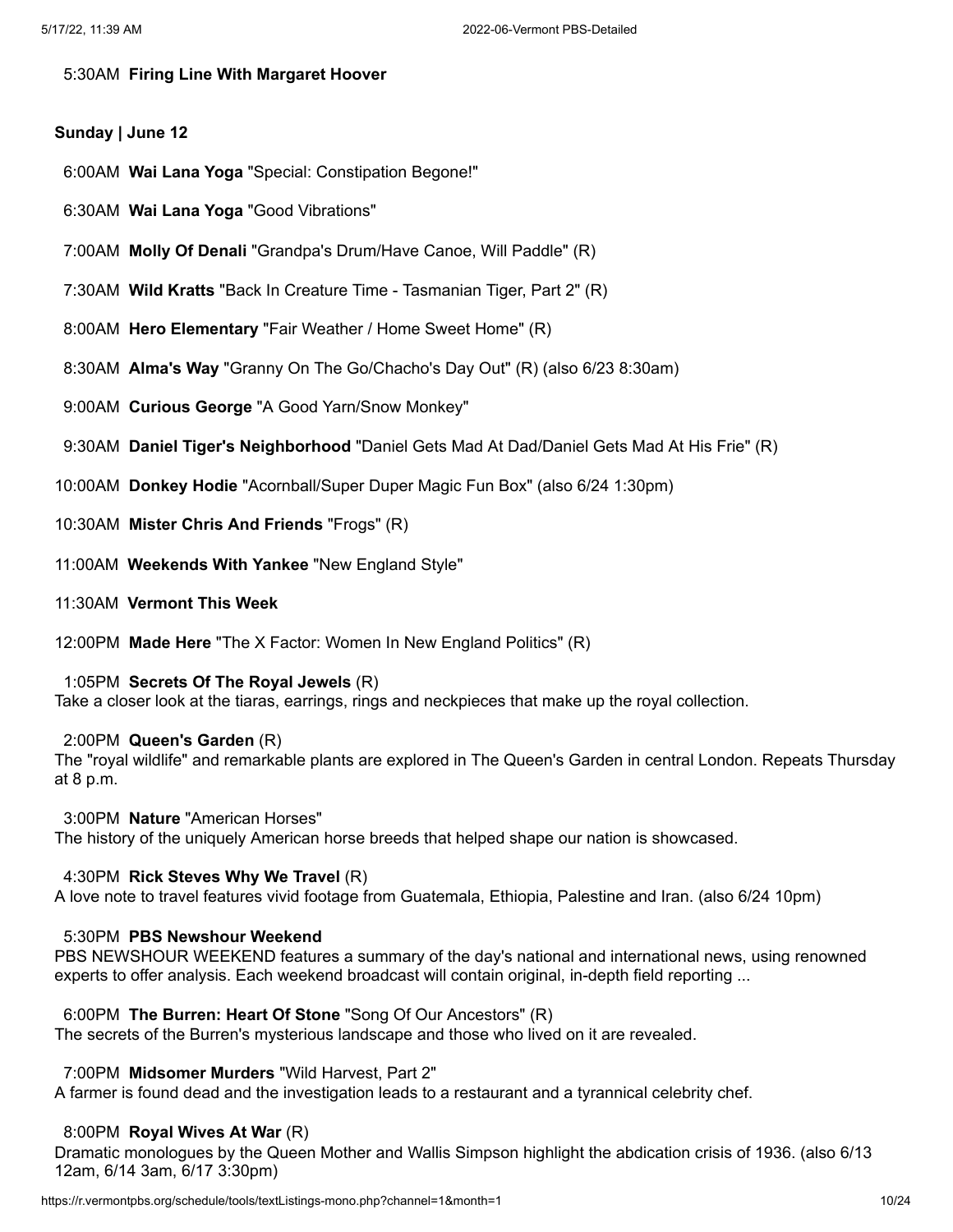# 9:00PM **Endeavour: The Evolution**

# 10:30PM **Rick Steves Island Hopping Europe** (R)

Rick Steves explores Malta, Capri, Orkney and Skye, four of Europe's most intriguing islands. (also 6/17 10:30pm)

11:00PM **Call the Midwife** "Episode 5" (R)

Nurse Crane receives exciting news that will take her on an adventure of a lifetime.

12:00AM **Royal Wives At War** (R) (also 6/14 3am, 6/17 3:30pm)

1:00AM **Secrets Of Scotland Yard** (R) (also 6/14 5am)

2:00AM **10 Modern Marvels That Changed America** (R) (also 6/28 4:30pm)

3:00AM **Earth's Sacred Wonders** "House Of The Divine" (R)

4:00AM **Earth's Sacred Wonders** "Closer To The Divine" (R)

5:00AM **Earth's Sacred Wonders** "Visions Of The Divine" (R)

# **Monday | June 13**

# 7:00PM **BBC World News Outside Source**

Broadcasting live from the BBC News headquarters in London, BBC World News Outside Source engages audiences through a unique, digital oriented storytelling approach. Lively and fast paced, presenter ...

7:30PM **This Old House** "Saratoga Springs | Raise The Roof"

The original foundation needs repointing and a steel beam is installed in the new basement.

# 8:00PM **Antiques Roadshow** "Green Bay, Hour Three" (R)

Discover Green Bay treasures including a Belle Epoque diamond necklace and 1954 baseball cards. (also 6/14 3:30pm, 6/17 2am, 6/18 2:30pm)

# 9:00PM **Antiques Roadshow** "Newport, Hour One" (R)

A Rohmer doll is valued on the patio and Tiffany vases stun an appraiser in the lavish ballroom. (also 6/14 1:30am, 6/14 4:30pm, 6/15 5am)

# 10:00PM **Independent Lens** "Made In Boise" (R)

Four surrogates in Boise, Idaho and the intended parents whose children they carry are featured. (also 6/15 3am, 6/19 3am)

# 11:30PM **Amanpour And Company**

Christiane Amanpour leads wide-ranging, in-depth conversations with global thought leaders and cultural influencers on the issues and trends impacting the world each day, from politics, business and ...

- 12:30AM **NHK Newsline**
- 1:00AM **Optimizing Life**

1:30AM **Antiques Roadshow** "Newport, Hour One" (R) (also 6/14 4:30pm, 6/15 5am)

2:30AM **History With David Rubenstein** "Philip J. Deloria" (R) (also 6/15 4:30am, 6/19 4:30am, 6/20 5:30am)

3:00AM **Royal Wives At War** (R) (also 6/17 3:30pm)

# 4:00AM **Secrets of Her Majesty's Secret Service**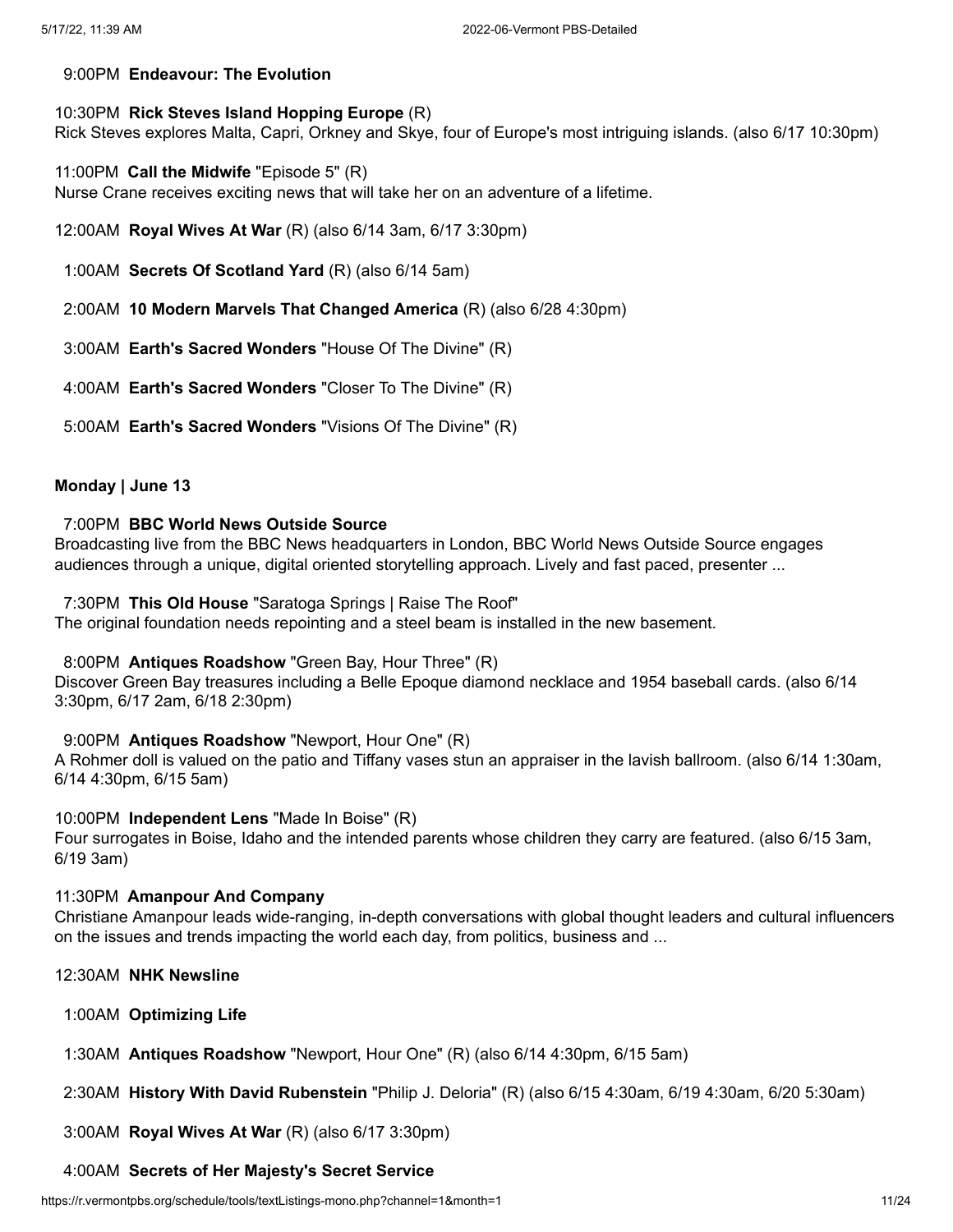#### 5:00AM **Secrets Of Scotland Yard** (R)

# **Tuesday | June 14**

### 7:00PM **BBC World News Outside Source**

Broadcasting live from the BBC News headquarters in London, BBC World News Outside Source engages audiences through a unique, digital oriented storytelling approach. Lively and fast paced, presenter ...

### 7:30PM **Ask This Old House** "Basic Electrical Tools, Home Energy Assessment"

Heath shows how to use common electrical tools and Ross conducts an in-depth home energy assessment. (also 6/18 5:30am, 6/18 2pm)

8:00PM **Finding Your Roots** "This Land Is My Land" (R)

Henry Louis Gates Jr. reveals the unexpected family trees of Queen Latifah and actor Jeffrey Wright. (also 6/16 5am)

### 9:00PM **American Masters** "Brian Wilson: Long Promised Road"

AMERICAN MASTERS is an ongoing series of award-winning primetime specials examining the lives, works, and creative processes of our most outstanding cultural artists. Created in 1984 by Susan Lacy ... (also 6/15 1am, 6/16 3am)

# 10:30PM **Antiques Roadshow Recut** "Treasure Fever, Part 1" (R)

A Lakota Sioux doctor's bag and other items with health and medicine history are explored. (also 6/15 2:30am, 6/16 4:30am)

### 11:00PM **Amanpour And Company**

Christiane Amanpour leads wide-ranging, in-depth conversations with global thought leaders and cultural influencers on the issues and trends impacting the world each day, from politics, business and ...

- 12:00AM **BBC World News**
- 12:30AM **NHK Newsline**
- 1:00AM **American Masters** "Brian Wilson: Long Promised Road" (also 6/16 3am)
- 2:30AM **Antiques Roadshow Recut** "Treasure Fever, Part 1" (R) (also 6/16 4:30am)
- 3:00AM **Independent Lens** "Made In Boise" (R) (also 6/19 3am)
- 4:30AM **History With David Rubenstein** "Philip J. Deloria" (R) (also 6/19 4:30am, 6/20 5:30am)
- 5:00AM **Antiques Roadshow** "Newport, Hour One" (R)

# **Wednesday | June 15**

7:00PM **Vermont Local Primary Debates 2022** "Governor Republican" 2022 Republican gubernatorial primary debate for Vermont.

8:00PM **Nature** "Wild Florida" (R)

A growing human population and abandoned exotic pets are threatening Florida's wild paradise. (also 6/17 3am, 6/19 2am)

9:00PM **Nova** "Polar Extremes" (R)

Uncover the bizarre history of the poles, from miles-thick ice sheets to warm polar forests. (also 6/16 1am, 6/16 3:30pm, 6/17 4am)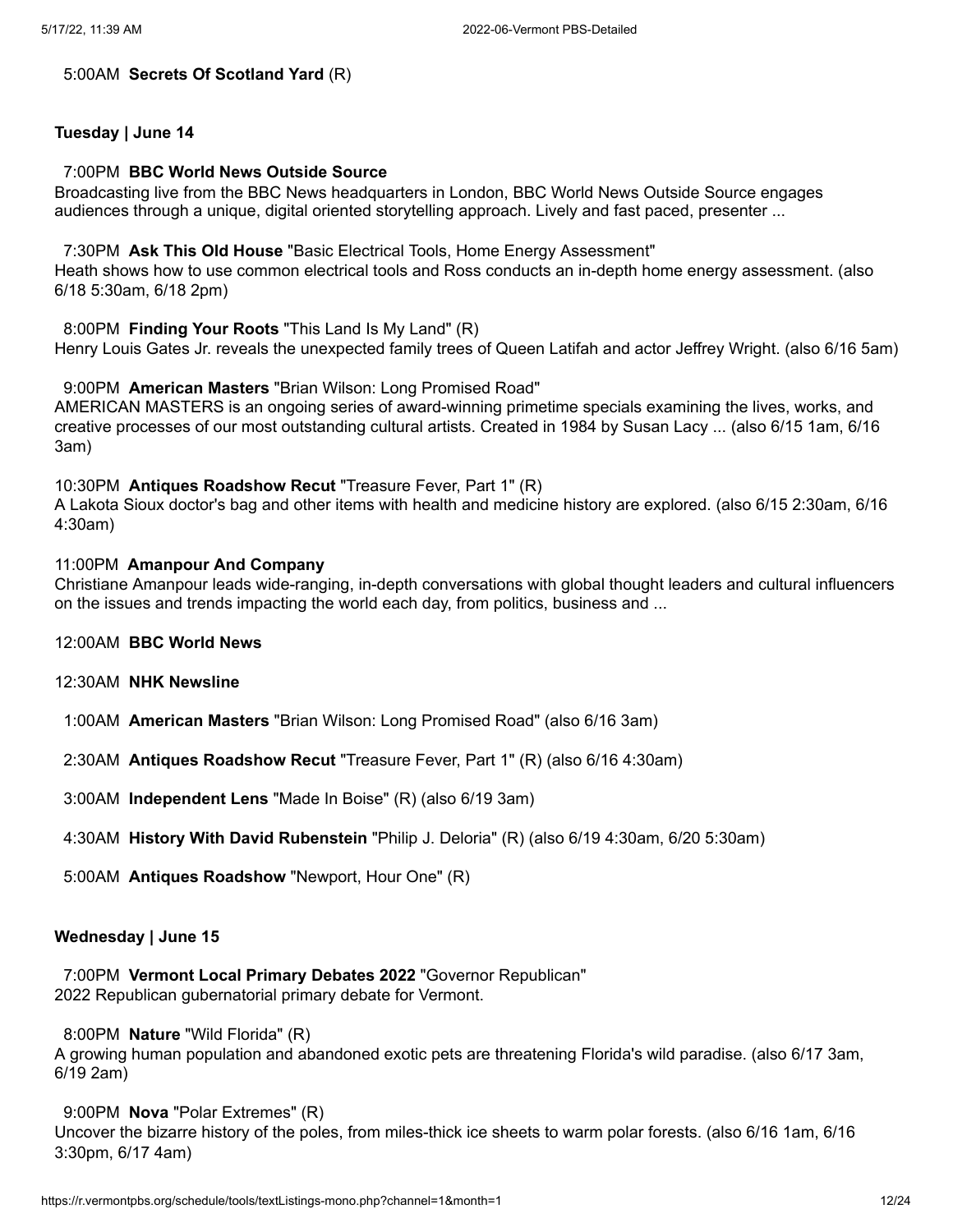# 11:00PM **Amanpour And Company**

Christiane Amanpour leads wide-ranging, in-depth conversations with global thought leaders and cultural influencers on the issues and trends impacting the world each day, from politics, business and ...

#### 12:00AM **BBC World News**

#### 12:30AM **NHK Newsline**

1:00AM **Nova** "Polar Extremes" (R) (also 6/16 3:30pm, 6/17 4am)

- 3:00AM **American Masters** "Brian Wilson: Long Promised Road"
- 4:30AM **Antiques Roadshow Recut** "Treasure Fever, Part 1" (R)
- 5:00AM **Finding Your Roots** "This Land Is My Land" (R)

### **Thursday | June 16**

7:00PM **Vermont Local Primary Debates 2022** "Lt Governor Republican" 2022 Republican primary debate for Lieutenant Governor.

8:00PM **Made Here** "One Town At A Time" (R)

A documentary film exploring Vermont's rural heritage through the 251 Club of Vermont.

#### 10:00PM **Made Here** "The Collector" (R)

A film about beauty, commitment and the cycle of life through the eyes of a New Hampshire artist and horticulturist. (also 6/26 12pm)

### 11:00PM **Amanpour And Company**

Christiane Amanpour leads wide-ranging, in-depth conversations with global thought leaders and cultural influencers on the issues and trends impacting the world each day, from politics, business and ...

- 12:00AM **BBC World News**
- 12:30AM **NHK Newsline**
- 1:00AM **Broadchurch** "Episode 1" (also 6/18 4am)
- 2:00AM **Antiques Roadshow** "Green Bay, Hour Three" (R) (also 6/18 2:30pm)
- 3:00AM **Nature** "Wild Florida" (R) (also 6/19 2am)
- 4:00AM **Nova** "Polar Extremes" (R)

### **Friday | June 17**

### 7:00PM **BBC World News Today**

Broadcasting live from the BBC News headquarters in London, BBC World News Today gives audiences a detailed look into news stories from around the world. Targeted to an audience looking for more ...

### 7:30PM **Vermont This Week**

Since 1982 Vermont This Week has been our signature public affairs series. Each week moderator Stewart Ledbetter is joined by three of Vermont's most insightful journalists to discuss not only ... (also 6/19 11:30am)

#### 8:00PM **Washington Week**

WASHINGTON WEEK, PBS' longest-running public affairs series, features Washington's top journalists analyzing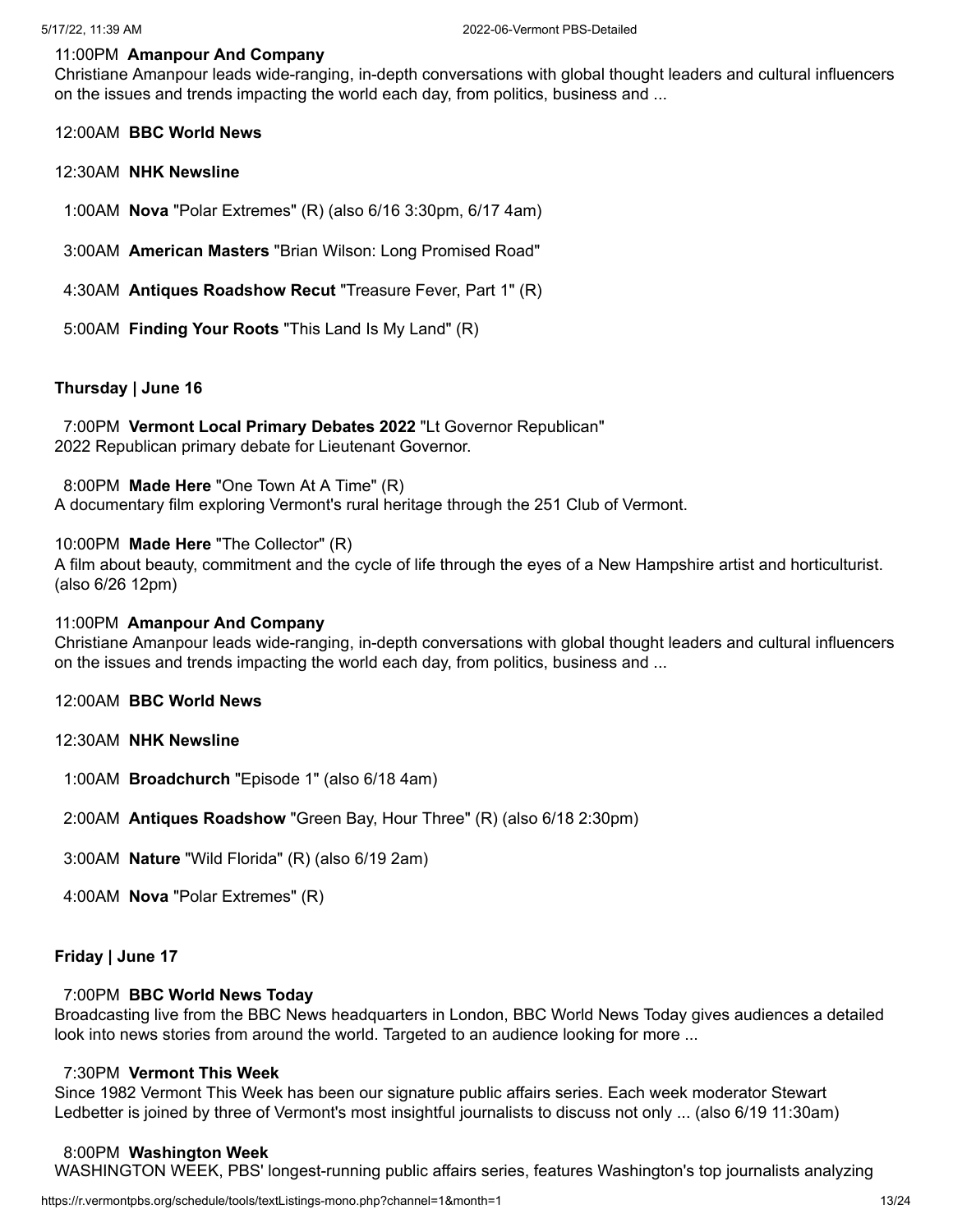the week's top news stories and their effect on the lives of all Americans. Robert Costa ... (also 6/19 5am)

### 8:30PM **Little Feat - Celebrating Waiting For Columbus**

Lace up your dancing shoes and celebrate the band's return to the stage. In honor of the 45th anniversary of Waiting for Columbus, they'll be replicating the legendary live album at every stop, ... (also 6/18 3:30pm)

#### 10:30PM **Rick Steves Island Hopping Europe** (R)

Rick Steves explores Malta, Capri, Orkney and Skye, four of Europe's most intriguing islands.

### 11:00PM **Amanpour And Company**

Christiane Amanpour leads wide-ranging, in-depth conversations with global thought leaders and cultural influencers on the issues and trends impacting the world each day, from politics, business and ...

# 12:00AM **BBC World News**

### 12:30AM **NHK Newsline**

- 1:00AM **Firing Line With Margaret Hoover** (also 6/19 5:30am)
- 1:30AM **Great Performances at The Met** "Rigoletto" (also 6/19 1pm, 6/20 3am)
- 4:00AM **Broadchurch** "Episode 1"
- 5:00AM **This Old House** "Saratoga Springs | Up And Away" (also 6/18 1:30pm, 6/20 7:30pm)
- 5:30AM **Ask This Old House** "Basic Electrical Tools, Home Energy Assessment" (also 6/18 2pm)

### **Saturday | June 18**

- 6:00AM **Classical Stretch: By Essentrics** (R)
- 6:30AM **Yoga In Practice** "Nature And The Cycle Of Creation" (R)
- 7:00AM **3 Steps To Pain-Free Living** (R)
- 9:00AM **Outdoor Journal** "Willoughby Fishing, Eagle Point WMA, Hawk Banding" (R)
- 9:30AM **Motorweek**
- 10:00AM **Epic Trails** "Backpacking Quebec, Part 1"
- 10:30AM **Growing a Greener World** "The Foodscape Revolution" (R)
- 11:00AM **Christopher Kimball's Milk Street Television** "Flavors Of Ethiopia"
- 11:30AM **Welcome To My Farm** "Lobster Bake"
- 12:00PM **America's Test Kitchen From Cook's Illustrated** "Grilled Cheese And Tomato Soup" (R)
- 12:30PM **Cook's Country** "Spring Feast" (R)

1:00PM **Woodsmith Shop** "Turned Tool Handles" (R) With a lathe and a few small pieces of wood, you can create custom tool handles for your workshop.

1:30PM **This Old House** "Saratoga Springs | Up And Away" Kitchen cabinets and selected and the exterior of the house is cleaned in preparation for paint. (also 6/20 7:30pm)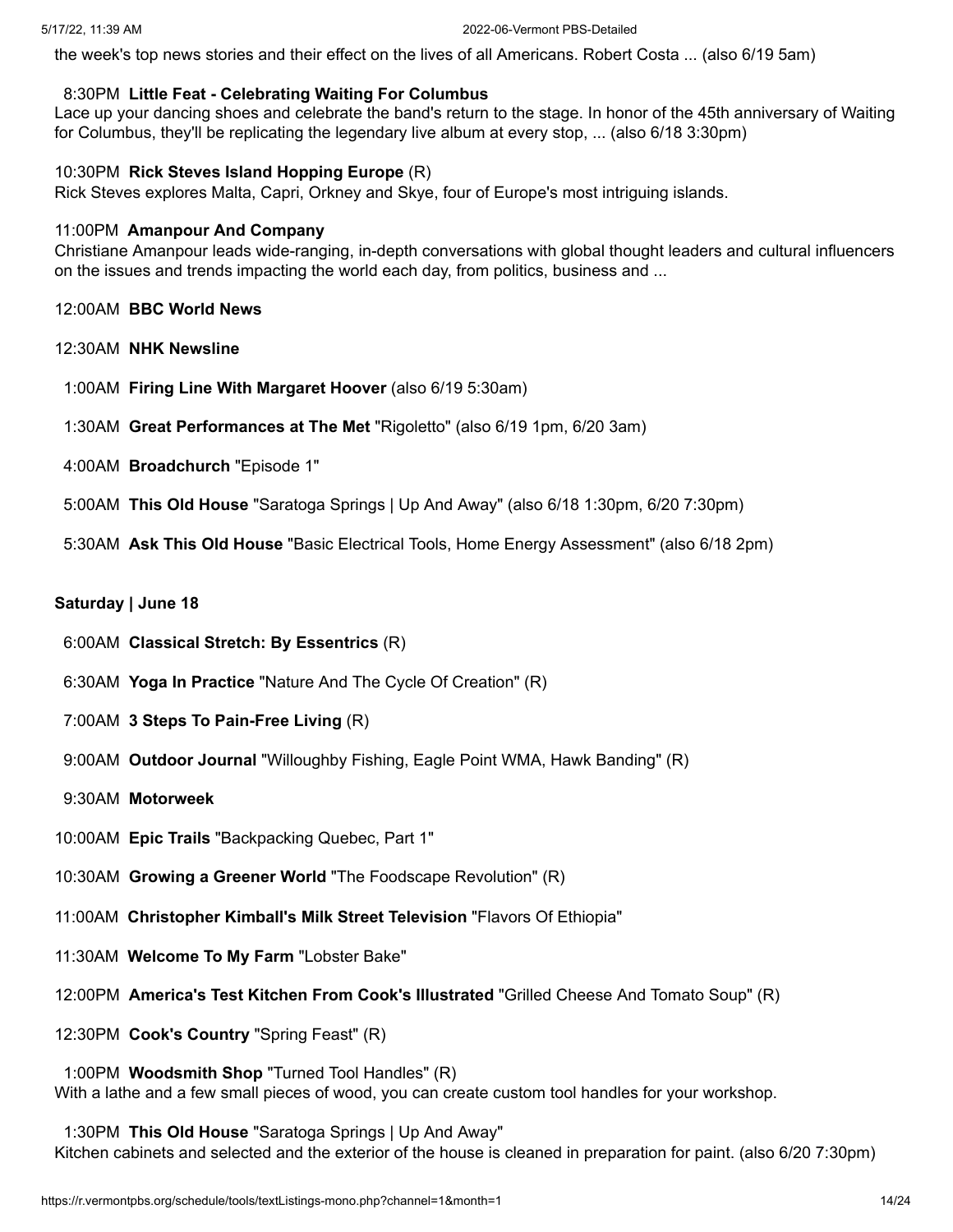2:00PM **Ask This Old House** "Basic Electrical Tools, Home Energy Assessment" Heath shows how to use common electrical tools and Ross conducts an in-depth home energy assessment.

# 2:30PM **Antiques Roadshow** "Green Bay, Hour Three" (R)

Discover Green Bay treasures including a Belle Epoque diamond necklace and 1954 baseball cards.

# 3:30PM **Little Feat - Celebrating Waiting For Columbus**

Lace up your dancing shoes and celebrate the band's return to the stage. In honor of the 45th anniversary of Waiting for Columbus, they'll be replicating the legendary live album at every stop, ...

# 5:30PM **PBS Newshour Weekend**

PBS NEWSHOUR WEEKEND features a summary of the day's national and international news, using renowned experts to offer analysis. Each weekend broadcast will contain original, in-depth field reporting ...

# 6:00PM **As Time Goes By** "Living Together, But Where?" (R)

Jean and Lionel have decided to live together. However, wires get crossed as to who is moving in with whom. (R)

# 6:30PM **Keeping Up Appearances** "Hyacinth Is Alarmed" (R)

Richard forgets their anniversary and Hyacinth anticipates a gift which he has not bought her.

# 7:00PM **Still Open All Hours** (R)

A sequel to the popular British comedy, Open All Hours. A small grocer's shop in Yorkshire is run by a middle-aged miser with an assortment of quirky neighbors.

# 7:30PM **Upstart Crow** "If You Prick Us, Do We Not Bleed?" (R)

The greatest actor of the age, Wolf Hall, steps forward to play a character in Will's newest play.

# 8:00PM **Father Brown** "The Wayward Girls"

Father Brown and Bunty have to unravel lies to catch a murder at an institution for young women.

# 9:00PM **Death In Paradise** (R)

Sent to the tiny island of Saint-Marie to solve a mysterious murder, Detective Inspector Richard Poole is a total fish out of water. A quintessentially British cop, he would much prefer the London ... (also 6/22 3:30pm)

# 10:00PM **Seaside Hotel** "The Hour Of Truth"

It's the moment of truth for many of the guests and employees hiding a variety of personal secrets.

# 11:00PM **Austin City Limits** "Brittany Howard" (R)

Singer-songwriter and powerhouse vocalist Brittany Howard of Alabama Shakes performs.

12:00AM **Front Row Boston** "Ryan Montbleau: Live At The Paradise" (R)

- 1:00AM **10 Parks That Changed America**
- 2:00AM **Nature** "Wild Florida" (R)
- 3:00AM **Independent Lens** "Made In Boise" (R)
- 4:30AM **History With David Rubenstein** "Philip J. Deloria" (R) (also 6/20 5:30am)
- 5:00AM **Washington Week**
- 5:30AM **Firing Line With Margaret Hoover**

# **Sunday | June 19**

6:00AM **Wai Lana Yoga** "Breathe Easy!"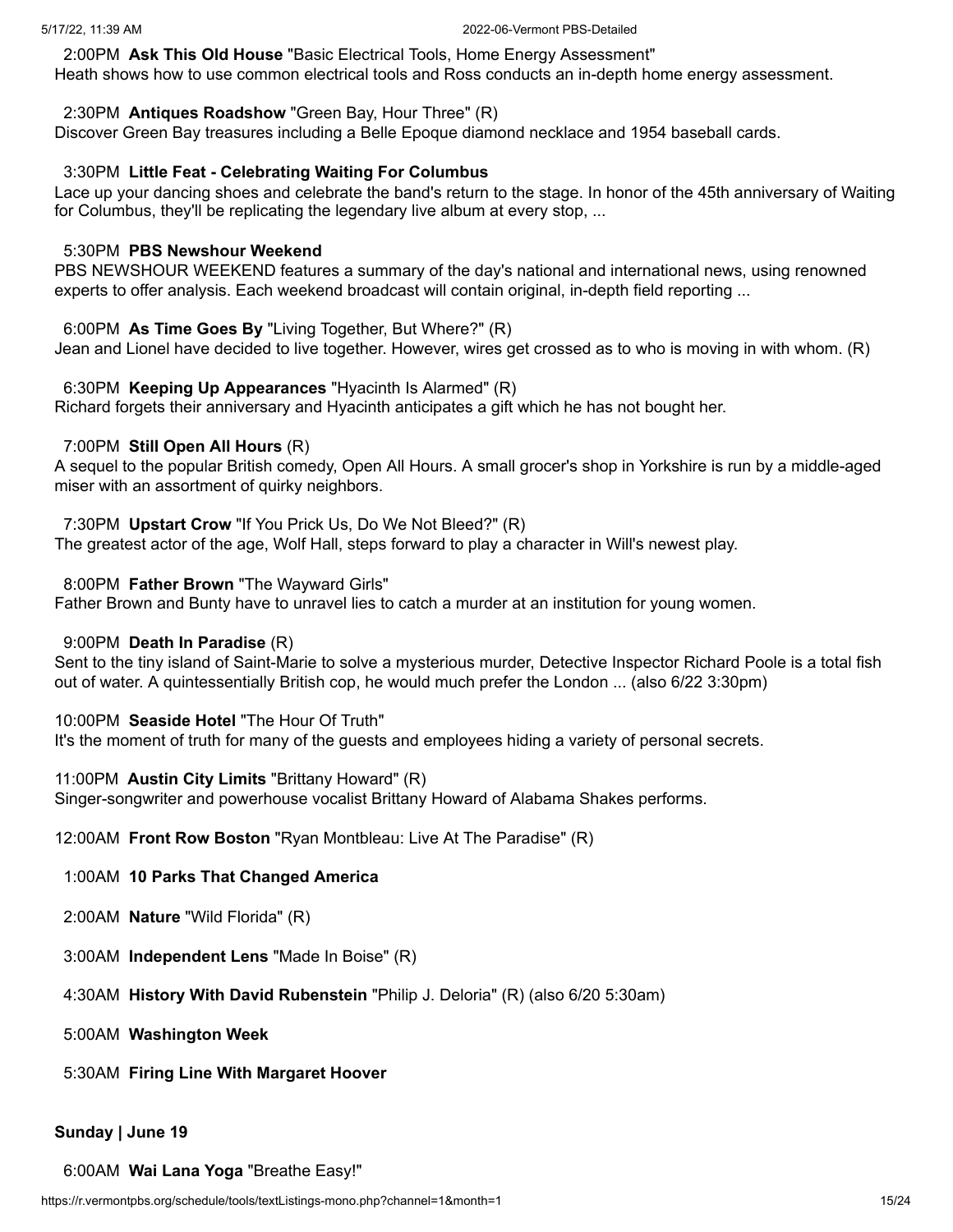- 6:30AM **Wai Lana Yoga** "Get The Edge With Yoga"
- 7:00AM **Molly Of Denali** "Berry Itchy Day/Herring Eggs Or Bust" (R)
- 7:30AM **Wild Kratts** "Cheetah Racer" (R)
- 8:00AM **Hero Elementary** "Monumental Problem / Super Lift" (R)
- 8:30AM **Alma's Way** (R) (also 6/28 8:30am)
- 9:00AM **Curious George** "Basic Training/A Wind-Er Wonderland"
- 9:30AM **Daniel Tiger's Neighborhood** "Something Special For Dad/I Love You, Mom" (R)
- 10:00AM **Donkey Hodie** "Bye Bye, Book/Tater Buddies" (R)
- 10:30AM **Mister Chris And Friends** "Lost & Found" (R)
- 11:00AM **Weekends With Yankee** "Preserving New England"
- 11:30AM **Vermont This Week**
- 12:00PM **Made Here** "I Am From Here" (R)
- 12:31PM **Made Here** "Raising Ali" (R)

#### 1:00PM **Great Performances at The Met** "Rigoletto"

Enjoy baritone Quinn Kelsey in the title role of Verdi's timeless tragedy reset in 1920s Europe. (also 6/20 3am)

#### 3:30PM **Slavery By Another Name**

Reveals the interlocking forces that enabled "neoslavery" to begin and persist from 1865 to 1945.

# 5:30PM **PBS Newshour Weekend**

PBS NEWSHOUR WEEKEND features a summary of the day's national and international news, using renowned experts to offer analysis. Each weekend broadcast will contain original, in-depth field reporting ...

### 6:00PM **Amen! Music Of The Black Church** (R)

Explore the authentic spiritual experience of African American gospel music in the one-hour performance documentary AMEN! MUSIC OF THE BLACK CHURCH. Taped before a live audience at the Second Baptist ...

#### 7:00PM **Midsomer Murders** "The Flying Club, Part 1"

A body is dropped out of a plane and the investigation focuses on stunt pilots and military heroes.

### 8:00PM **Hotel Portofino** "First Impressions"

Rose and her mother visit the hotel to evaluate a prospective marriage with the hotel owner's son. (also 6/20 12am, 6/21 3am, 6/24 3:30pm)

### 9:00PM **Endeavour On Masterpiece** "Season 8: Striker"

An explosive murder at an Oxford college has potentially far-reaching political ramifications. (also 6/20 1am, 6/21 4am)

### 11:00PM **Call the Midwife** "Episode 6" (R)

Sister Hilda runs a tight ship and Shelagh has joined the team to ease their busy workload.

12:00AM **Hotel Portofino** "First Impressions" (also 6/21 3am, 6/24 3:30pm)

1:00AM **Endeavour On Masterpiece** "Season 8: Striker" (also 6/21 4am)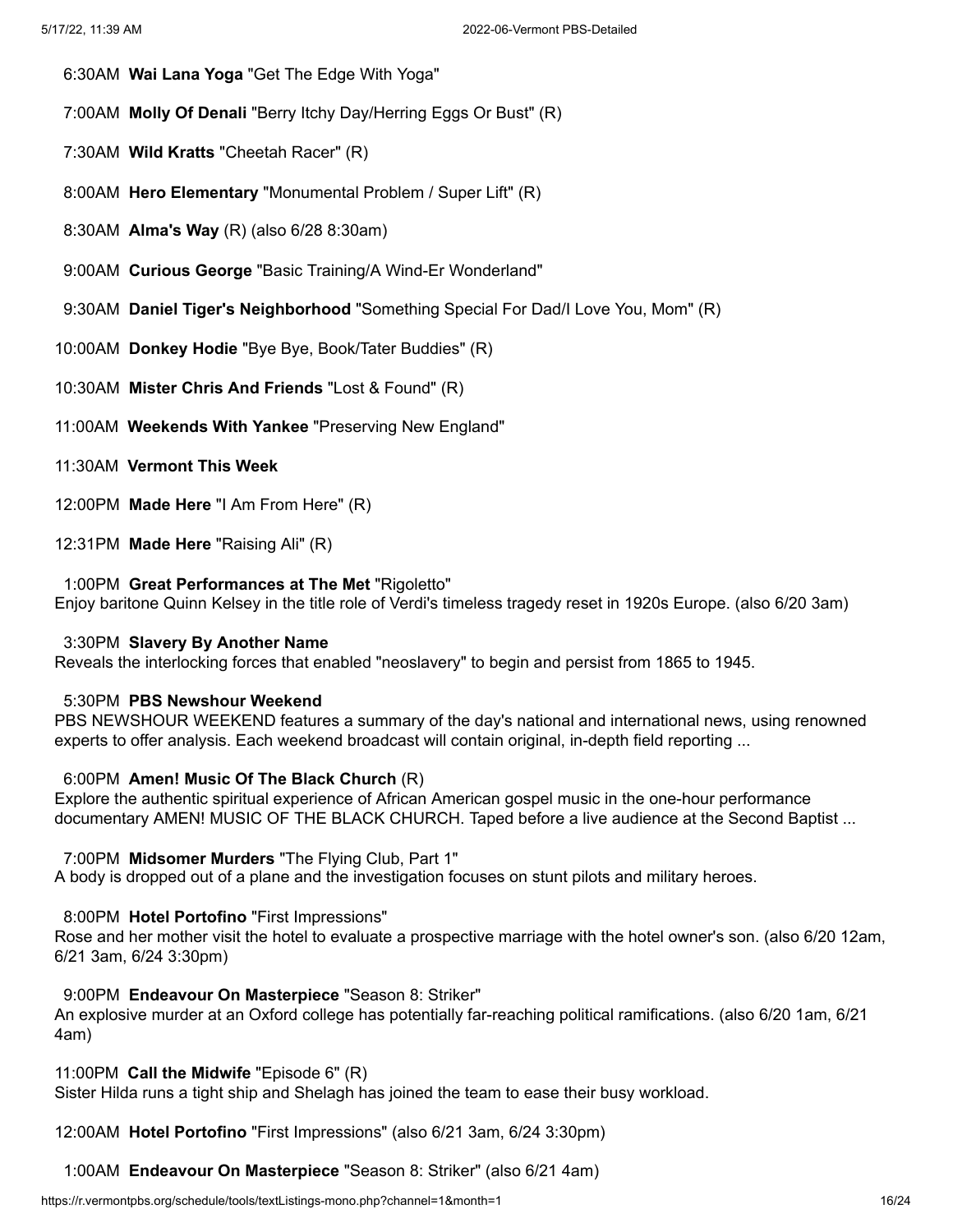# 3:00AM **Great Performances at The Met** "Rigoletto"

# 5:30AM **History With David Rubenstein** "Philip J. Deloria" (R)

# **Monday | June 20**

# 7:00PM **BBC World News Outside Source**

Broadcasting live from the BBC News headquarters in London, BBC World News Outside Source engages audiences through a unique, digital oriented storytelling approach. Lively and fast paced, presenter ...

### 7:30PM **This Old House** "Saratoga Springs | Up And Away"

Kitchen cabinets and selected and the exterior of the house is cleaned in preparation for paint.

### 8:00PM **Antiques Roadshow** "Newport, Hour Two" (R)

Fabulous finds include a faberge jade snuff bottle from 1890 and a Basquiat oil stick drawing. (also 6/21 3:30pm)

# 9:00PM **Antiques Roadshow** "Newport, Hour Three" (R)

A Tiffany & Co. sapphire and diamond ring and a Boston bureau table from 1770 are appraised. (also 6/21 1:30am, 6/21 4:30pm, 6/22 5am)

# 10:00PM **POV** "Who Killed Vincent Chin?"

The 1982 killing of a young Chinese American engineer sheds light on the implications of the murder. (also 6/22 3am, 6/25 3am)

### 11:30PM **Amanpour And Company**

Christiane Amanpour leads wide-ranging, in-depth conversations with global thought leaders and cultural influencers on the issues and trends impacting the world each day, from politics, business and ...

# 12:30AM **NHK Newsline**

- 1:00AM **Bookstour**
- 1:30AM **Antiques Roadshow** "Newport, Hour Three" (R) (also 6/21 4:30pm, 6/22 5am)

2:30AM **History With David Rubenstein** "Peter Baker & Susan Glasser" (R) (also 6/22 4:30am, 6/23 4:30am)

3:00AM **Hotel Portofino** "First Impressions" (also 6/24 3:30pm)

4:00AM **Endeavour On Masterpiece** "Season 8: Striker"

# **Tuesday | June 21**

### 7:00PM **BBC World News Outside Source**

Broadcasting live from the BBC News headquarters in London, BBC World News Outside Source engages audiences through a unique, digital oriented storytelling approach. Lively and fast paced, presenter ...

7:30PM **Ask This Old House** "All About Succulents, Under-Sink Water Filter" Richard installs a reverse osmosis under-sink water filter and Tom builds a classic milk stool.

#### 8:00PM **Finding Your Roots** "Homecomings" (R)

Sterling K. Brown, Sasheer Zamata and Jon Batiste discover the places their ancestors called home. (also 6/23 5am, 6/24 2am, 6/27 5am)

#### 9:00PM **Jon Stewart: The Mark Twain Prize**

Celebrate the comedic talents of Jon Stewart as he receives the Mark Twain Prize for American Humor. (also 6/22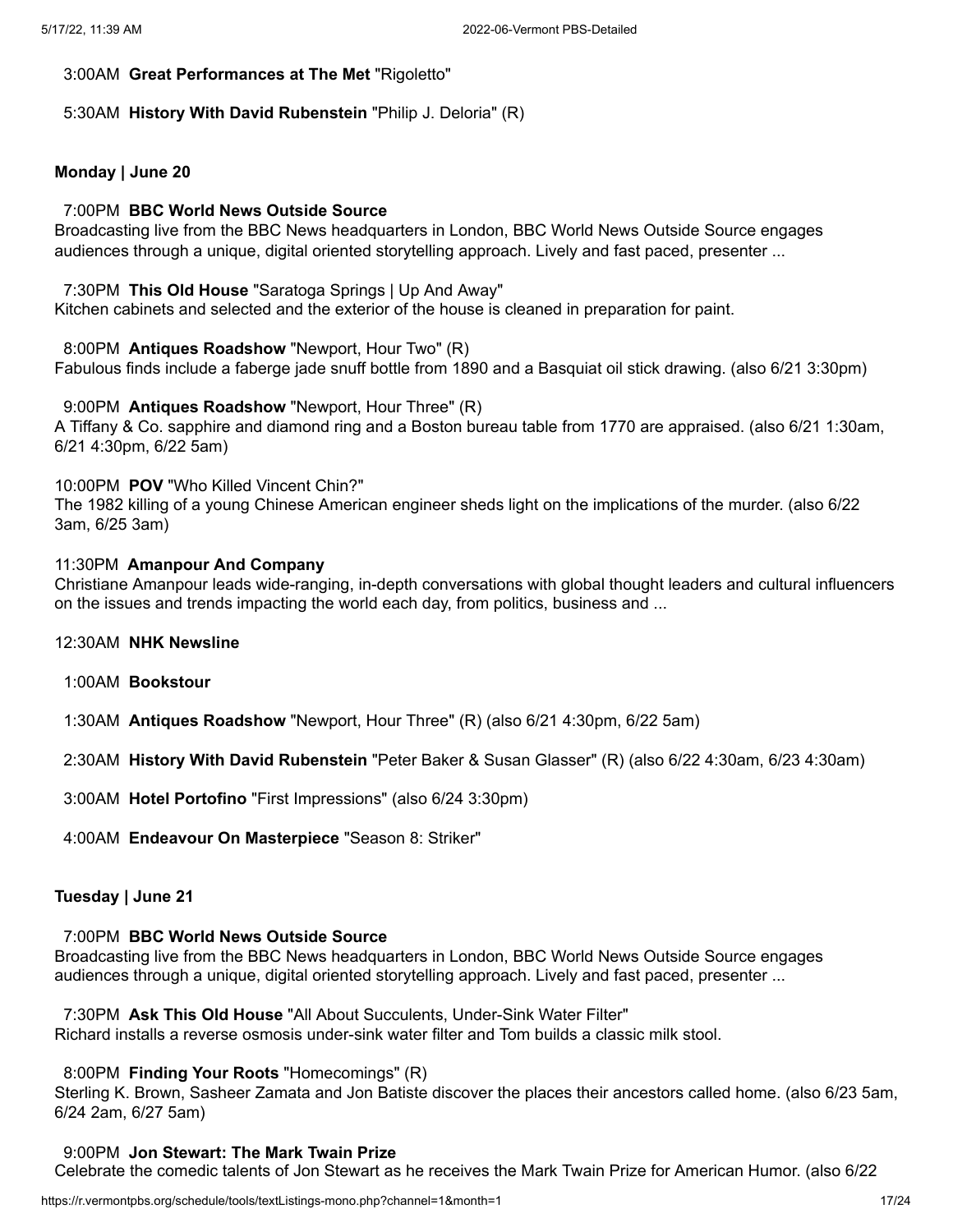1am, 6/23 3am)

#### 10:30PM **Antiques Roadshow Recut** "American Stories, Part 2" (R)

Interesting items include a Navajo collection and a World War I peach can label letter. (also 6/22 2:30am)

### 11:00PM **Amanpour And Company**

Christiane Amanpour leads wide-ranging, in-depth conversations with global thought leaders and cultural influencers on the issues and trends impacting the world each day, from politics, business and ...

# 12:00AM **BBC World News**

- 12:30AM **NHK Newsline**
- 1:00AM **Jon Stewart: The Mark Twain Prize** (also 6/23 3am)
- 2:30AM **Antiques Roadshow Recut** "American Stories, Part 2" (R)
- 3:00AM **POV** "Who Killed Vincent Chin?" (also 6/25 3am)
- 4:30AM **History With David Rubenstein** "Peter Baker & Susan Glasser" (R) (also 6/23 4:30am)
- 5:00AM **Antiques Roadshow** "Newport, Hour Three" (R)

### **Wednesday | June 22**

7:00PM **Vermont Local Primary Debates 2022** "Lt. Governor Democrat" 2022 Democratic primary debate for Lieutenant Governor.

### 8:00PM **Nature** "Sharks Of Hawaii" (R)

Learn surprising facts about the sharks that call the warm waters near Hawaii's islands their home. (also 6/23 3:30pm, 6/24 4am, 6/26 1am)

# 9:00PM **Nova** "Look Who's Driving" (R)

Peer under the hood of the autonomous automotive industry to learn how exactly driverless cars work. (also 6/23 1am, 6/23 4:30pm, 6/24 5am)

#### 10:00PM **Planet California** "Rivers Of Gold"

Drought, dams and fire pose dire threats to an ecosystem connected by rivers in California. (also 6/23 2am, 6/24 3am, 6/26 2am)

#### 11:00PM **Amanpour And Company**

Christiane Amanpour leads wide-ranging, in-depth conversations with global thought leaders and cultural influencers on the issues and trends impacting the world each day, from politics, business and ...

### 12:00AM **BBC World News**

- 12:30AM **NHK Newsline**
- 1:00AM **Nova** "Look Who's Driving" (R) (also 6/23 4:30pm, 6/24 5am)
- 2:00AM **Planet California** "Rivers Of Gold" (also 6/24 3am, 6/26 2am)

#### 3:00AM **Jon Stewart: The Mark Twain Prize**

- 4:30AM **History With David Rubenstein** "Peter Baker & Susan Glasser" (R)
- 5:00AM **Finding Your Roots** "Homecomings" (R) (also 6/24 2am, 6/27 5am)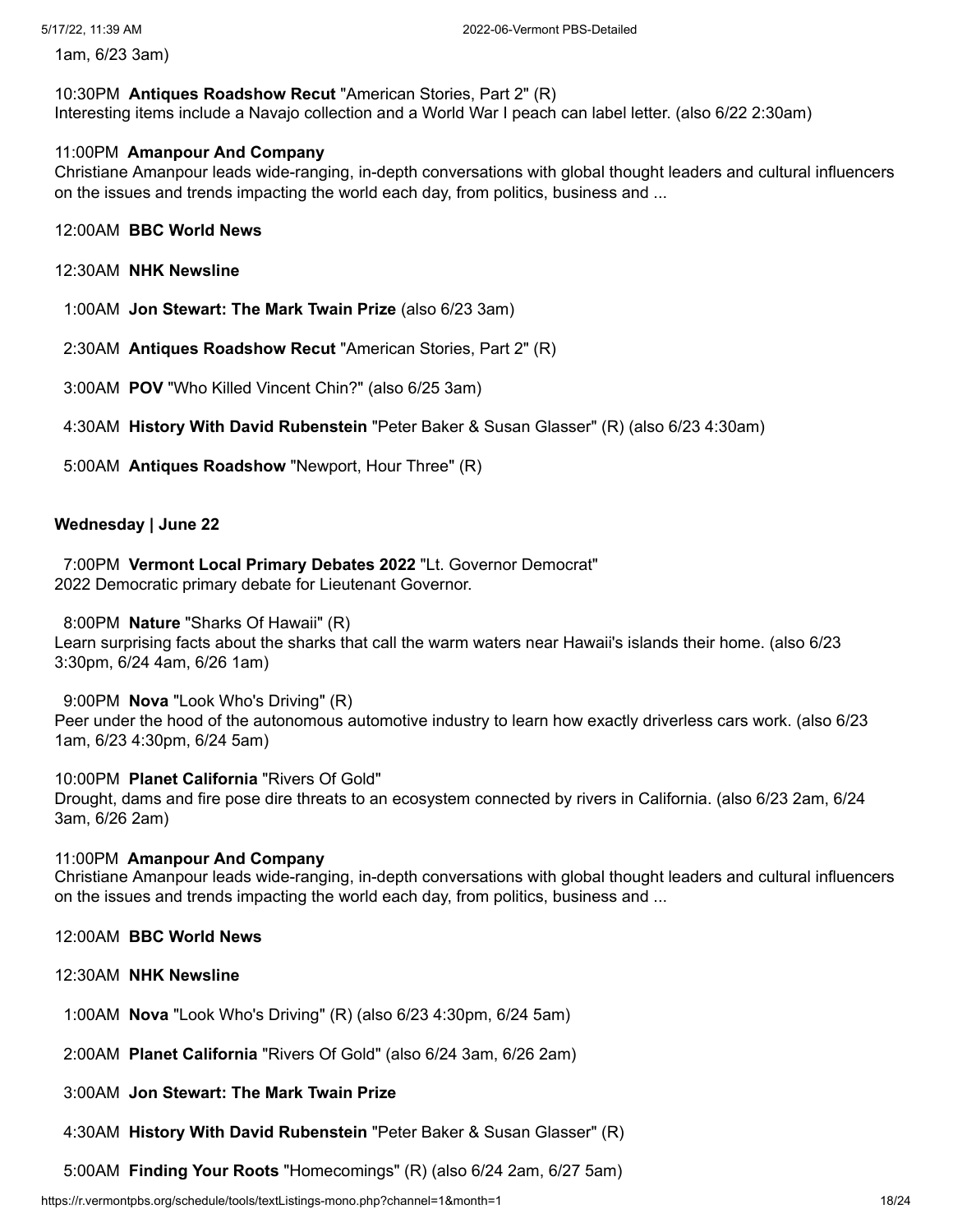# **Thursday | June 23**

# 7:00PM **BBC World News Outside Source**

Broadcasting live from the BBC News headquarters in London, BBC World News Outside Source engages audiences through a unique, digital oriented storytelling approach. Lively and fast paced, presenter ...

# 7:30PM **Rick Steves' Europe** "Bulgaria" (R)

Bulgaria, so mysterious to most Americans, has a vivid identity as a crossroads of the Balkans.

# 8:00PM **Made Here** "The State Of Marriage" (R)

The story of how legal legend Mary Bonauto partnered with Vermont lawyers Beth Robinson and Susan Murray in the struggle that built the foundation for the marriage equality movement.

9:30PM **Made Here** "Women's Stories: A Short Film Showcase" (R) A showcase of five short films from New England celebrating women's stories and perspectives.

10:30PM **Made Here** "The Safest Place In The World" (R) Hear about Vermont's best-in-the-US COVID-19 response directly from health care workers.

# 11:00PM **Amanpour And Company**

Christiane Amanpour leads wide-ranging, in-depth conversations with global thought leaders and cultural influencers on the issues and trends impacting the world each day, from politics, business and ...

- 12:00AM **BBC World News**
- 12:30AM **NHK Newsline**
- 1:00AM **Broadchurch** "Episode 2" (also 6/26 3am)
- 2:00AM **Finding Your Roots** "Homecomings" (R) (also 6/27 5am)
- 3:00AM **Planet California** "Rivers Of Gold" (also 6/26 2am)
- 4:00AM **Nature** "Sharks Of Hawaii" (R) (also 6/26 1am)
- 5:00AM **Nova** "Look Who's Driving" (R)

# **Friday | June 24**

#### 7:00PM **BBC World News Today**

Broadcasting live from the BBC News headquarters in London, BBC World News Today gives audiences a detailed look into news stories from around the world. Targeted to an audience looking for more ...

#### 7:30PM **Vermont This Week**

Since 1982 Vermont This Week has been our signature public affairs series. Each week moderator Stewart Ledbetter is joined by three of Vermont's most insightful journalists to discuss not only ... (also 6/26 11:30am)

# 8:00PM **Washington Week**

WASHINGTON WEEK, PBS' longest-running public affairs series, features Washington's top journalists analyzing the week's top news stories and their effect on the lives of all Americans. Robert Costa ... (also 6/26 5am)

# 8:30PM **Nitty Gritty Dirt Band: 50 Years and Circlin' Back** (R)

Vince Gill, Jackson Browne, John Prine and others join the band for an anniversary celebration. (also 6/25 4pm)

# 10:00PM **Rick Steves Why We Travel** (R)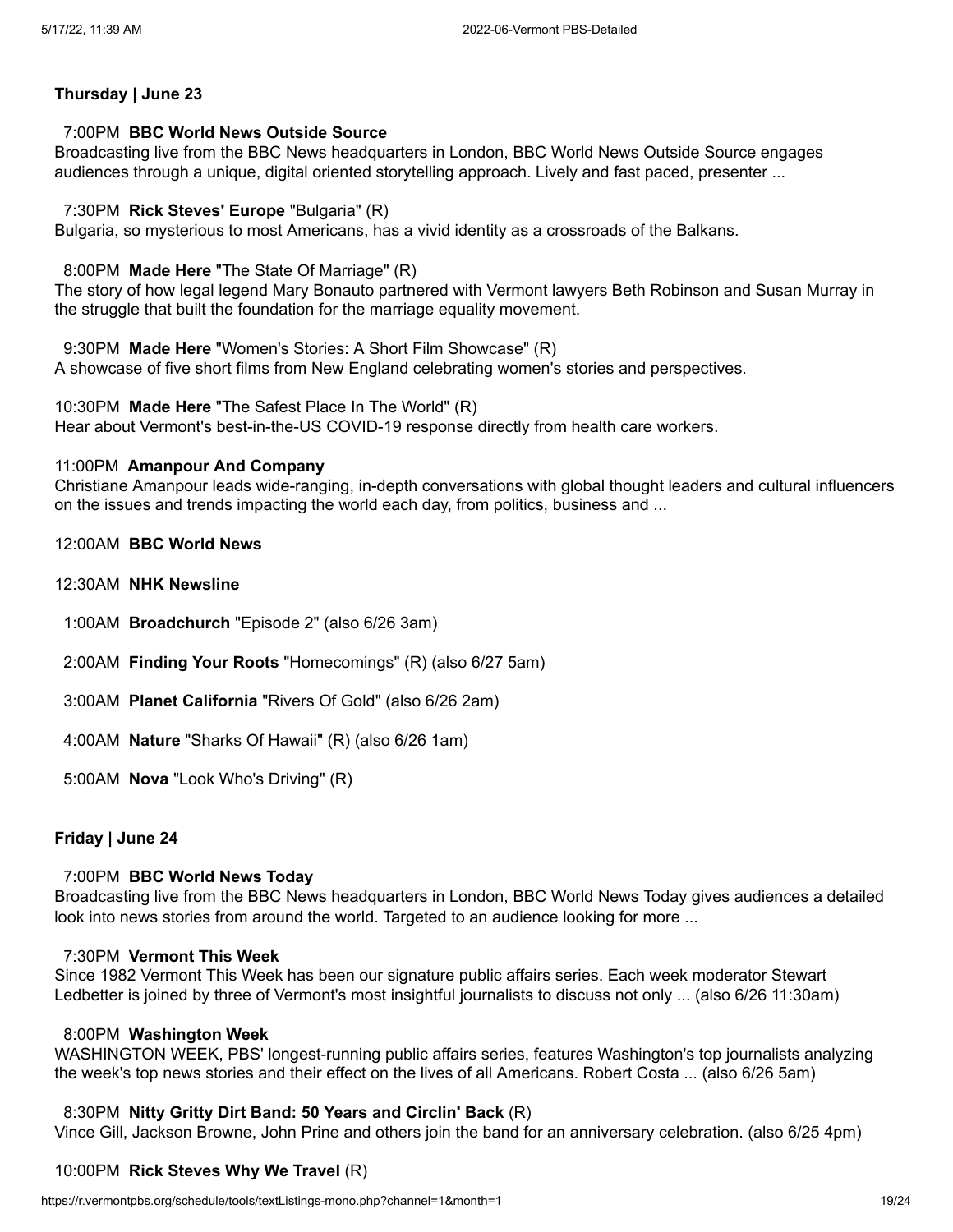A love note to travel features vivid footage from Guatemala, Ethiopia, Palestine and Iran.

# 11:00PM **Amanpour And Company**

Christiane Amanpour leads wide-ranging, in-depth conversations with global thought leaders and cultural influencers on the issues and trends impacting the world each day, from politics, business and ...

- 12:00AM **BBC World News**
- 12:30AM **NHK Newsline**
- 1:00AM **The Great American Recipe** "If I Were A Recipe" (also 6/26 4am, 6/26 6pm, 6/27 3am, 6/29 4:30pm)
- 2:00AM **American Anthems** "Life Is Sweet" (also 6/25 4:30am, 6/26 1pm, 6/26 2pm, 6/27 4am)
- 2:30AM **Antiques Roadshow Recut** "Episode 1" (also 6/26 1:30pm, 6/26 2:30pm, 6/27 4:30am)
- 3:00AM **POV** "Who Killed Vincent Chin?"
- 4:30AM **American Anthems** "Life Is Sweet" (also 6/26 1pm, 6/26 2pm, 6/27 4am)
- 5:00AM **This Old House** "Saratoga Springs | Old House New Supports" (also 6/27 7:30pm)
- 5:30AM **Ask This Old House** "Happy Father's Day" (also 6/28 7:30pm)

# **Saturday | June 25**

- 6:00AM **Relieving Stress With Yoga With Peggy Cappy** (R)
- 7:00AM **Feel Better With Pressure Point Therapy** (R) (also 6/25 11am)
- 8:00AM **Longevity Paradox With Steven Gundry, Md** (R)
- 9:30AM **Memory Rescue With Daniel Amen, M.d.** (R)
- 11:00AM **Feel Better With Pressure Point Therapy** (R)
- 12:00PM **America's Test Kitchen From Cook's Illustrated** "Elegant French Desserts" (R)
- 12:30PM **Cook's Country** "Bbq Brisket And Fritters" (R)

# 1:00PM **Suze Orman's Ultimate Retirement Guide** (R)

The personal finance expert provides essential advice on planning for and thriving in retirement.

# 3:00PM **Aging Backwards 3 With Miranda Esmonde-White** (R)

Learn how to keep your mind sharp and your body active as you age using gentle daily movement.

# 4:00PM **Nitty Gritty Dirt Band: 50 Years and Circlin' Back** (R)

Vince Gill, Jackson Browne, John Prine and others join the band for an anniversary celebration.

# 5:30PM **PBS Newshour Weekend**

PBS NEWSHOUR WEEKEND features a summary of the day's national and international news, using renowned experts to offer analysis. Each weekend broadcast will contain original, in-depth field reporting ...

# 6:00PM **As Time Goes By** "Covering Up" (R)

Jean and Lionel are still stale-mated over who will live with whom, and complications arise when Jean's sister-in-law visits. (R)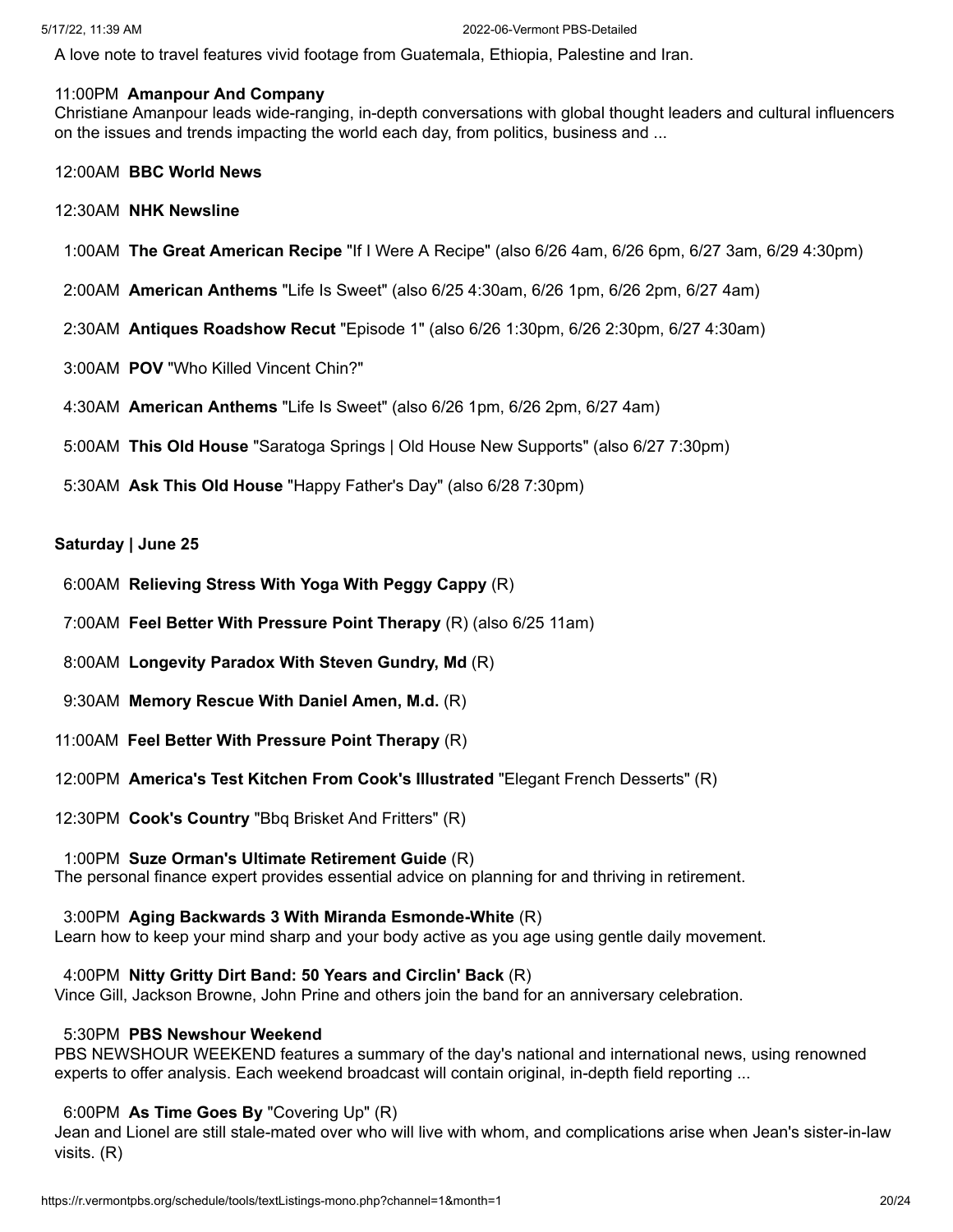6:30PM **Keeping Up Appearances** "A Riverside Picinic" (R)

Hyacinth comes up with an ambitious plan to hold a graceful riverside picnic.

# 7:00PM **Still Open All Hours** "Christmas 2016" (R)

As Christmas approaches, grocer Granville's cost-saving measures at his shop are as cunning as ever.

# 7:30PM **Upstart Crow** "Sign No More" (R)

Will and his friends come to Stratford and Will hopes for some peace and quiet so he can write.

# 8:00PM **Father Brown** "The Enigma Of Antigonish"

A poem leads to a clue to solve the murder of an ex-employee of a spa who served time in prison.

# 9:00PM **Death In Paradise** (R)

Sent to the tiny island of Saint-Marie to solve a mysterious murder, Detective Inspector Richard Poole is a total fish out of water. A quintessentially British cop, he would much prefer the London ... (also 6/29 3:30pm)

# 10:00PM **Seaside Hotel** "The Storm"

Madsen treats the hotel to a hunting trip, but nothing goes as planned when a violent storm arrives.

11:00PM **Austin City Limits** "Rufus Wainwright" (R) Performer and composer Rufus Wainwright performs songs from his album Unfollow the Rules.

- 12:00AM **Front Row Boston** "Lady Lamb/Trampled By Turtles" (R)
- 1:00AM **Nature** "Sharks Of Hawaii" (R)
- 2:00AM **Planet California** "Rivers Of Gold"
- 3:00AM **Broadchurch** "Episode 2"
- 4:00AM **The Great American Recipe** "If I Were A Recipe" (also 6/26 6pm, 6/27 3am, 6/29 4:30pm)
- 5:00AM **Washington Week**
- 5:30AM **Firing Line With Margaret Hoover**

# **Sunday | June 26**

- 6:00AM **Overcoming Anxiety, Depression, Trauma, And Gri** (R)
- 8:00AM **Eat Your Medicine: The Pegan Diet With Mark Hym** (R)
- 10:00AM **Carpenters: Close to You** (R)
- 11:30AM **Vermont This Week**
- 12:00PM **Made Here** "The Collector" (R)
- 12:45PM **Made Here** "Nebi: Abenaki Ways Of Knowing Water" (R)

# 1:00PM **American Anthems** "Life Is Sweet"

Jennifer Nettles meets Seth Grumet of Stomp the Monster, which he started during chemotherapy. (also 6/26 2pm, 6/27 4am)

# 1:30PM **Antiques Roadshow Recut** "Episode 1"

America's favorite treasure hunt presents a new bite-sized way to enjoy the show, with half-hour episodes packed full of favorite finds and paced for maximum entertainment. (also 6/26 2:30pm, 6/27 4:30am)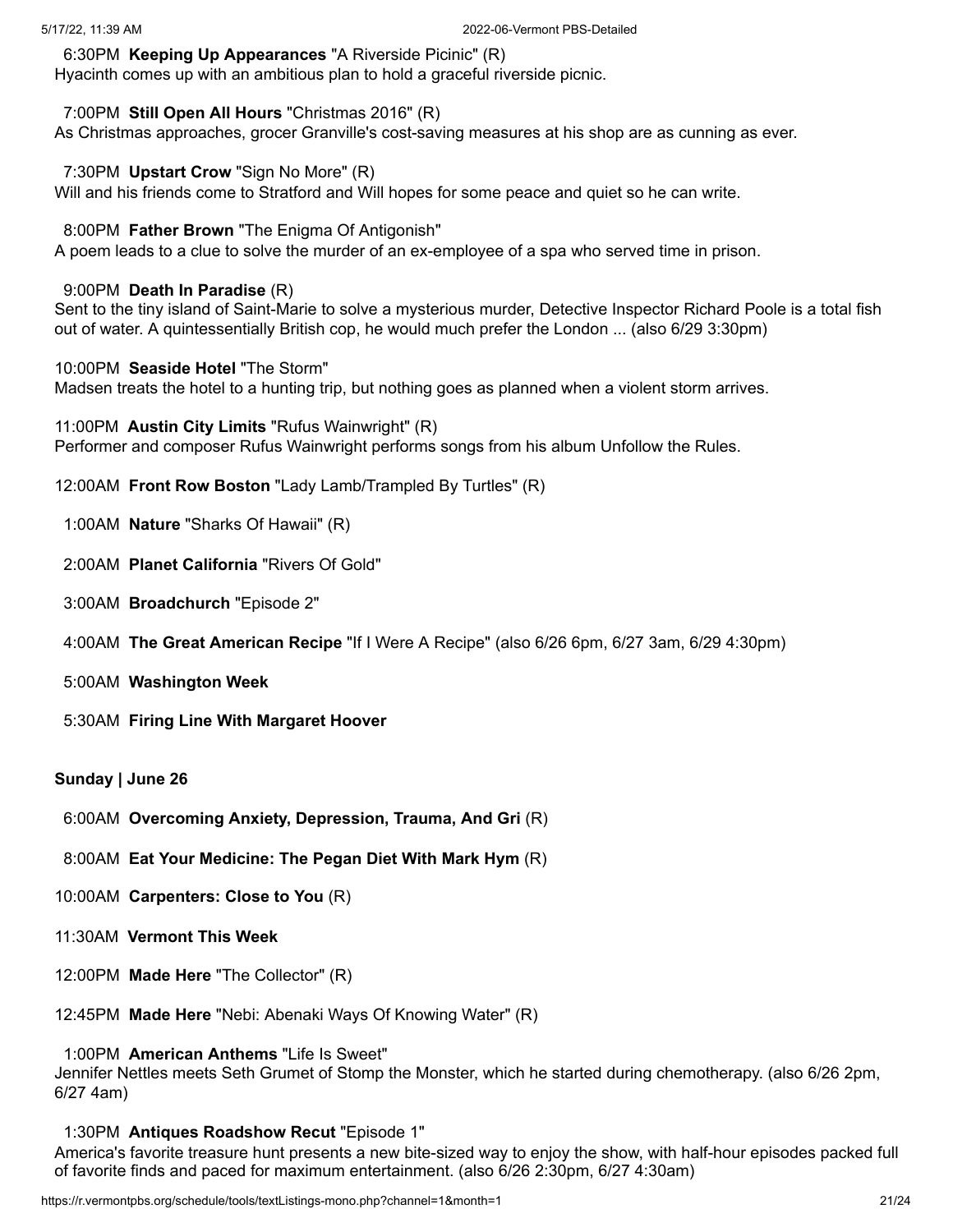### 2:00PM **American Anthems** "Life Is Sweet"

Jennifer Nettles meets Seth Grumet of Stomp the Monster, which he started during chemotherapy. (also 6/27 4am)

# 2:30PM **Antiques Roadshow Recut** "Episode 1"

America's favorite treasure hunt presents a new bite-sized way to enjoy the show, with half-hour episodes packed full of favorite finds and paced for maximum entertainment. (also 6/27 4:30am)

### 3:00PM **Magic Moments: The Best Of 50s Pop (My Music Pr** (R)

MY MUSIC Presents MAGIC MOMENTS - The Best of '50s Pop Hosted by Pat Boone and Phyllis McGuire of the McGuire Sisters.

# 5:30PM **PBS Newshour Weekend**

PBS NEWSHOUR WEEKEND features a summary of the day's national and international news, using renowned experts to offer analysis. Each weekend broadcast will contain original, in-depth field reporting ...

#### 6:00PM **The Great American Recipe** "If I Were A Recipe"

The ten contestants must create a dish that expresses their unique story and talents. (also 6/27 3am, 6/29 4:30pm)

### 7:00PM **Midsomer Murders** "The Flying Club. Part 2"

A body is dropped out of a plane and the investigation focuses on stunt pilots and military heroes.

8:00PM **Hotel Portofino** "Lessons"

Bella is horrified when Cecil invites her blackmailer, Signor Danioni, for tea. (also 6/27 12am, 6/28 3am)

### 9:00PM **Endeavour On Masterpiece** "Season 8: Scherzo"

The investigation of the murder of a cab driver leads Endeavour and the team down a surprising path (also 6/27 1am, 6/28 4am)

#### 11:00PM **Call the Midwife** "Episode 7" (R)

An unforeseen event in Poplar means that Nonnatus House suffers its biggest threat yet.

12:00AM **Hotel Portofino** "Lessons" (also 6/28 3am)

- 1:00AM **Endeavour On Masterpiece** "Season 8: Scherzo" (also 6/28 4am)
- 3:00AM **The Great American Recipe** "If I Were A Recipe" (also 6/29 4:30pm)

4:00AM **American Anthems** "Life Is Sweet"

- 4:30AM **Antiques Roadshow Recut** "Episode 1"
- 5:00AM **Finding Your Roots** "Homecomings" (R)

# **Monday | June 27**

# 7:00PM **BBC World News Outside Source**

Broadcasting live from the BBC News headquarters in London, BBC World News Outside Source engages audiences through a unique, digital oriented storytelling approach. Lively and fast paced, presenter ...

# 7:30PM **This Old House** "Saratoga Springs | Old House New Supports"

The homeowners explore tile options. An old porch is saved and is tied into the new construction.

# 8:00PM **Antiques Roadshow** "Meadow Brook Hall, Hour One" (R)

Discover the stories behind beloved family heirlooms and thrift store finds in Rochester, Michigan. (also 6/28 3:30pm, 6/29 5am)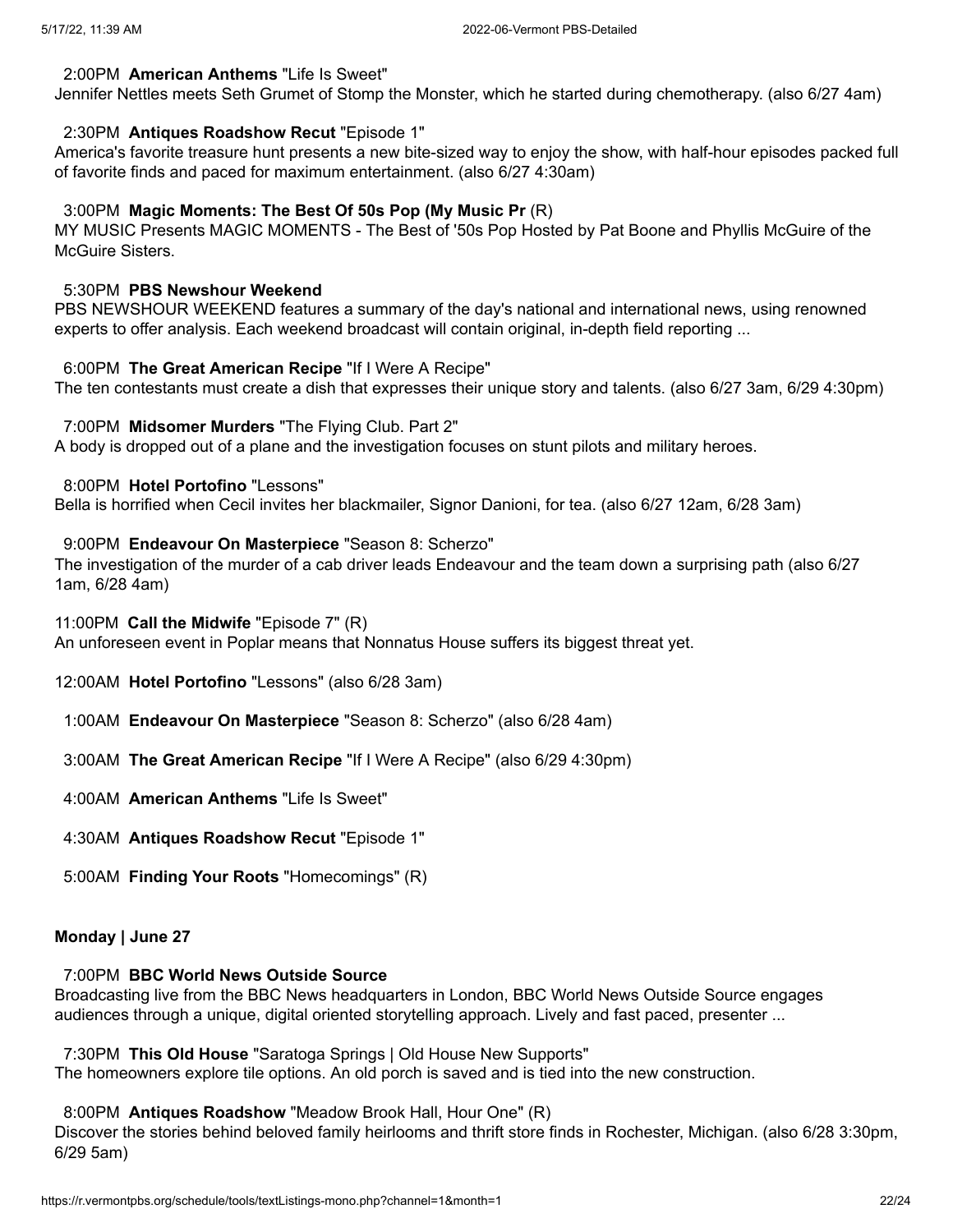9:00PM **Hiding In Plain Sight** "The Storm" (also 6/28 1am, 6/29 3am)

# 11:00PM **Amanpour And Company**

Christiane Amanpour leads wide-ranging, in-depth conversations with global thought leaders and cultural influencers on the issues and trends impacting the world each day, from politics, business and ...

- 12:00AM **BBC World News**
- 12:30AM **NHK Newsline**
- 1:00AM **Hiding In Plain Sight** "The Storm" (also 6/29 3am)
- 3:00AM **Hotel Portofino** "Lessons"
- 4:00AM **Endeavour On Masterpiece** "Season 8: Scherzo"

# **Tuesday | June 28**

# 7:00PM **BBC World News Outside Source**

Broadcasting live from the BBC News headquarters in London, BBC World News Outside Source engages audiences through a unique, digital oriented storytelling approach. Lively and fast paced, presenter ...

# 7:30PM **Ask This Old House** "Happy Father's Day"

Richard and Ross explain airflow in buildings and Tom finishes a baseball bat display case.

# 8:00PM **Finding Your Roots** "Hard Times"

The family stories of filmmaker Michael Moore and actors Laura Linney and Chloe Sevigny are explored. (also 6/30 5am)

9:00PM **Hiding In Plain Sight** "Resilience" (also 6/29 1am, 6/30 3am)

# 11:00PM **Amanpour And Company**

Christiane Amanpour leads wide-ranging, in-depth conversations with global thought leaders and cultural influencers on the issues and trends impacting the world each day, from politics, business and ...

- 12:00AM **BBC World News**
- 12:30AM **NHK Newsline**
- 1:00AM **Hiding In Plain Sight** "Resilience" (also 6/30 3am)
- 3:00AM **Hiding In Plain Sight** "The Storm"
- 5:00AM **Antiques Roadshow** "Meadow Brook Hall, Hour One" (R)

# **Wednesday | June 29**

# 7:00PM **BBC World News Outside Source**

Broadcasting live from the BBC News headquarters in London, BBC World News Outside Source engages audiences through a unique, digital oriented storytelling approach. Lively and fast paced, presenter ...

7:30PM **Epic Trails** "Backpacking Estes Park, Colorado"

Eric Hanson discovers hiking and climbing adventures in the mountain town of Estes Park, Colorado.

# 8:00PM **Nature** "The Whale Detective" (R)

A filmmaker investigates his encounter with a humpback whale that occurred while he was kayaking. (also 6/30